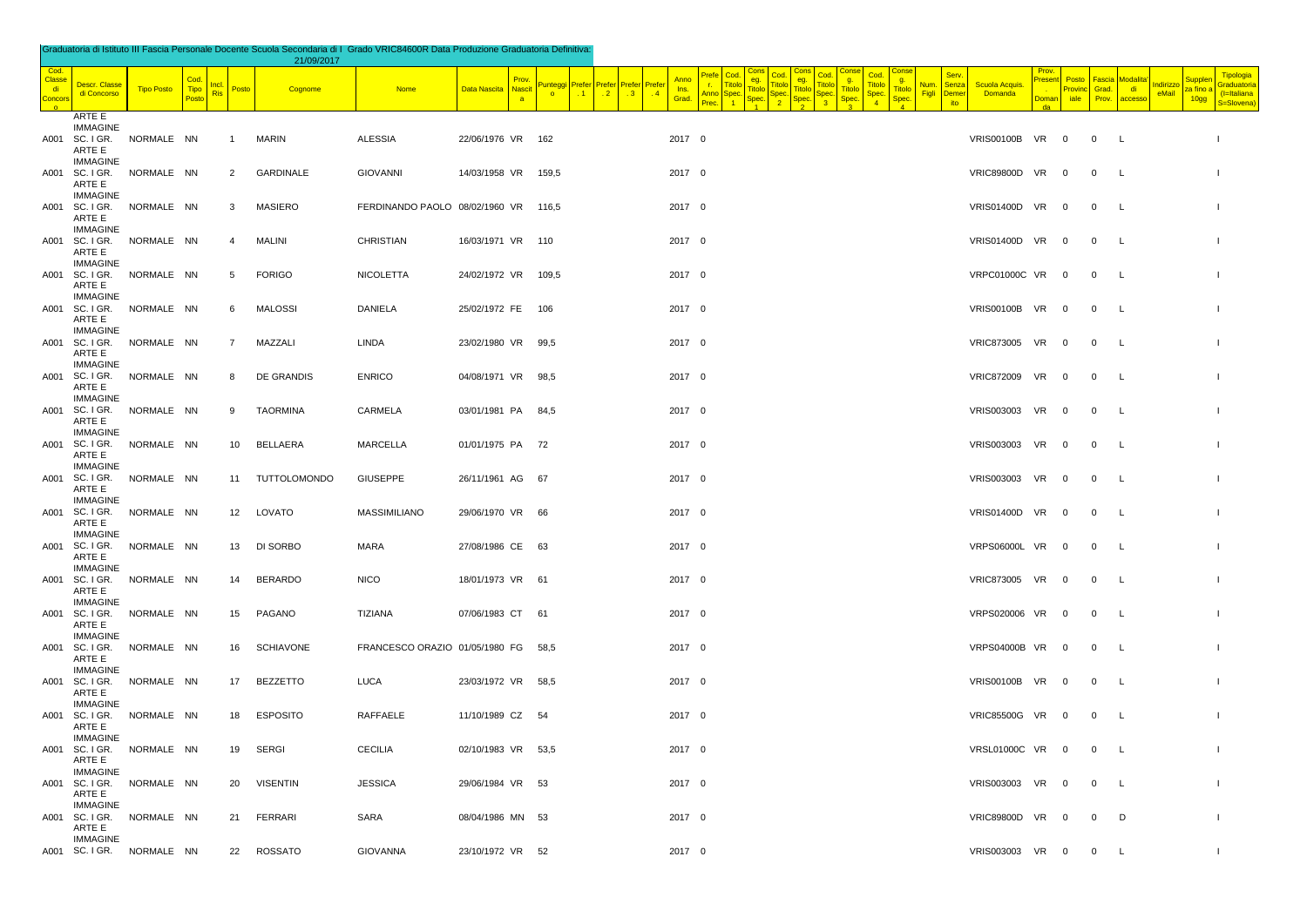| ARIE E                                       |  |        |                |                                 |                    |      |        |                     |  |                |              |              |
|----------------------------------------------|--|--------|----------------|---------------------------------|--------------------|------|--------|---------------------|--|----------------|--------------|--------------|
| IMMAGINE<br>A001 SC. I GR. NORMALE NN        |  |        | 23 RUSSO       | <b>GIUSEPPE</b>                 | 14/02/1981 EN 47   |      | 2017 0 | VRIS00100B VR 0     |  | $\overline{0}$ | $\mathsf{L}$ |              |
| ARTE E                                       |  |        |                |                                 |                    |      |        |                     |  |                |              |              |
| <b>IMMAGINE</b>                              |  |        |                |                                 |                    |      |        |                     |  |                |              |              |
| A001 SC. I GR. NORMALE NN<br>ARTE E          |  |        | 24 SARTORI     | <b>ALBERTO</b>                  | 06/04/1972 VR 43   |      | 2017 0 | VRPC01000C VR 0     |  | 0 L            |              |              |
| IMMAGINE                                     |  |        |                |                                 |                    |      |        |                     |  |                |              |              |
| A001 SC. I GR. NORMALE NN                    |  |        | 25 MARTINELLI  | ELSA                            | 15/01/1976 VR 42   |      | 2017 0 | VRIC85500G VR 0     |  | $\overline{0}$ | L            |              |
| ARTE E                                       |  |        |                |                                 |                    |      |        |                     |  |                |              |              |
| <b>IMMAGINE</b><br>A001 SC. I GR. NORMALE NN |  |        |                |                                 |                    |      |        |                     |  |                |              |              |
| ARTE E                                       |  | 26     | SACCO          | SALVATORE                       | 18/03/1975 TP 41   |      | 2017 0 | VRTL01000T VR 0     |  | $\mathbf{0}$   | L            |              |
| <b>IMMAGINE</b>                              |  |        |                |                                 |                    |      |        |                     |  |                |              |              |
| A001 SC. I GR. NORMALE NN                    |  |        | 27 BATTAGLIA   | ARIANNA                         | 27/02/1988 VR 40,5 |      | 2017 0 | VRIS00100B VR 0     |  | 0 L            |              |              |
| ARTE E<br>IMMAGINE                           |  |        |                |                                 |                    |      |        |                     |  |                |              |              |
| A001 SC. I GR. NORMALE NN                    |  |        | 28 PODDI       | VALENTINA                       | 20/11/1978 VI      | - 40 | 2017 0 | VRIS01400D VR 0     |  | $\mathbf{0}$   | L.           |              |
| ARTE E                                       |  |        |                |                                 |                    |      |        |                     |  |                |              |              |
| IMMAGINE                                     |  |        |                |                                 |                    |      |        |                     |  |                |              |              |
| A001 SC. I GR. NORMALE NN                    |  | 29     | <b>GAROZZO</b> | ALESSIA                         | 15/07/1980 CT 36,5 |      | 2017 0 | VRSL01000C VR 0     |  | $\overline{0}$ | L.           |              |
| ARTE E<br><b>IMMAGINE</b>                    |  |        |                |                                 |                    |      |        |                     |  |                |              |              |
| A001 SC. I GR. NORMALE NN                    |  |        | 30 FALZONE     | MICHELA MELISA                  | 22/12/1977 EN 35   |      | 2017 0 | VRIC89800D VR 0     |  | $\overline{0}$ | L.           |              |
| ARTE E                                       |  |        |                |                                 |                    |      |        |                     |  |                |              |              |
| <b>IMMAGINE</b><br>A001 SC. I GR. NORMALE NN |  |        | 31 VIGHINI     | SIMONETTA                       | 25/01/1961 VR 34   |      | 2017 0 | VRIC873005 VR 0     |  | $\overline{0}$ | L            |              |
| ARTE E                                       |  |        |                |                                 |                    |      |        |                     |  |                |              |              |
| <b>IMMAGINE</b>                              |  |        |                |                                 |                    |      |        |                     |  |                |              |              |
| A001 SC. I GR. NORMALE NN                    |  | 32 RIA |                | MARCELLA                        | 19/12/1987 LE 33   |      | 2017 0 | VRIC879004 VR 0     |  | $\overline{0}$ | L            |              |
| ARTE E<br><b>IMMAGINE</b>                    |  |        |                |                                 |                    |      |        |                     |  |                |              |              |
| A001 SC. I GR. NORMALE NN                    |  | 33     | FRAZZITTA      | SANDRA                          | 29/03/1981 PA 31   |      | 2017 0 | VRSL01000C VR 0     |  | $\mathbf{0}$   | L            |              |
| ARTE E                                       |  |        |                |                                 |                    |      |        |                     |  |                |              |              |
| <b>IMMAGINE</b>                              |  |        |                |                                 |                    |      |        |                     |  |                |              |              |
| A001 SC. I GR. NORMALE NN<br>ARTE E          |  |        | 34 RIZZO       | SALVATORE                       | 29/12/1961 LE 29   |      | 2017 0 | VRIC878008 VR 0     |  | $\overline{0}$ | L.           |              |
| <b>IMMAGINE</b>                              |  |        |                |                                 |                    |      |        |                     |  |                |              |              |
| A001 SC. I GR. NORMALE NN                    |  | 35     | MENEGHELLI     | <b>IRENE</b>                    | 27/11/1991 VR 29   |      | 2017 0 | VRIS01400D VR 0     |  | 0 L            |              |              |
| ARTE E<br><b>IMMAGINE</b>                    |  |        |                |                                 |                    |      |        |                     |  |                |              |              |
| A001 SC. I GR. NORMALE NN                    |  | 36     | CASARO         | <b>GIULIA</b>                   | 18/06/1989 VR 29   |      | 2017 0 | VRIC89800D VR 0     |  | $\overline{0}$ | L            |              |
| ARTE E                                       |  |        |                |                                 |                    |      |        |                     |  |                |              |              |
| IMMAGINE                                     |  |        |                |                                 |                    |      |        |                     |  |                |              |              |
| A001 SC. I GR. NORMALE NN<br>ARTE E          |  | 37     | SERGI          | <b>MARIA GRAZIA</b>             | 12/04/1989 RC 29   |      | 2017 0 | VRPC01000C VR 0     |  | $\overline{0}$ | L            |              |
| <b>IMMAGINE</b>                              |  |        |                |                                 |                    |      |        |                     |  |                |              |              |
| A001 SC. I GR. NORMALE NN                    |  |        | 38 LUPI        | CHIARA                          | 08/10/1984 VR 29   |      | 2017 0 | VRIS00100B VR 0     |  | 0 L            |              |              |
| ARTE E                                       |  |        |                |                                 |                    |      |        |                     |  |                |              |              |
| IMMAGINE<br>A001 SC. I GR. NORMALE NN        |  |        | 39 DI PILLO    | CARLO                           | 01/09/1975 VR 29   |      | 2017 0 | VRIC843009 VR 0     |  | $\mathbf{0}$   | L            |              |
| ARTE E                                       |  |        |                |                                 |                    |      |        |                     |  |                |              |              |
| IMMAGINE                                     |  |        |                |                                 |                    |      |        |                     |  |                |              |              |
| A001 SC. I GR. NORMALE NN<br>ARTE E          |  |        | 40 DE SISTO    | ORNELLA                         | 24/09/1967 BN 29   |      | 2017 0 | VRIC83500A VR 0     |  | $\overline{0}$ | L            |              |
| <b>IMMAGINE</b>                              |  |        |                |                                 |                    |      |        |                     |  |                |              |              |
| A001 SC. I GR. NORMALE NN                    |  |        | 41 STIGLIANI   | ANNA MARIA DOMENI(02/02/1965 MI |                    | 28,5 | 2017 0 | VRTL01000T VR 0     |  | 0 L            |              |              |
| ARTE E                                       |  |        |                |                                 |                    |      |        |                     |  |                |              |              |
| IMMAGINE<br>A001 SC. I GR. NORMALE NN        |  |        | 42 LIPOMANI    | ELENA                           | 01/01/1975 VR 27.5 |      | 2017 0 | VRPC01000C VR 0     |  | $\overline{0}$ | L.           |              |
| ARTE E                                       |  |        |                |                                 |                    |      |        |                     |  |                |              |              |
| <b>IMMAGINE</b>                              |  |        |                |                                 |                    |      |        |                     |  |                |              |              |
| A001 SC. I GR. NORMALE NN                    |  |        | 43 BERTASSELLO | VALERIA                         | 24/10/1983 VR 27,5 |      | 2017 0 | VRIC89800D VR 0 0 L |  |                |              | -1           |
| ARTE E<br><b>IMMAGINE</b>                    |  |        |                |                                 |                    |      |        |                     |  |                |              |              |
| A001 SC. I GR. NORMALE NN                    |  |        | 44 CABRINI     | CRISTINA                        | 29/04/1986 EE 27   |      | 2017 0 | VRSL01000C VR 0 0 L |  |                |              |              |
| ARTE E                                       |  |        |                |                                 |                    |      |        |                     |  |                |              |              |
| IMMAGINE<br>A001 SC. I GR. NORMALE NN        |  |        |                | <b>FERDINANDO</b>               |                    |      |        |                     |  |                |              |              |
| ARTE E                                       |  |        | 45 ESPOSITO    |                                 | 18/10/1977 CZ 25,5 |      | 2017 0 | VRIS009002 VR 0     |  | 0 L            |              | $\mathbf{I}$ |
| IMMAGINE                                     |  |        |                |                                 |                    |      |        |                     |  |                |              |              |
| A001 SC. I GR. NORMALE NN                    |  |        | 46 STAROPOLI   | ANNA MARIA                      | 02/01/1981 VV 25   |      | 2017 0 | VRIS00700A VR 0 0 L |  |                |              | $\mathbf{I}$ |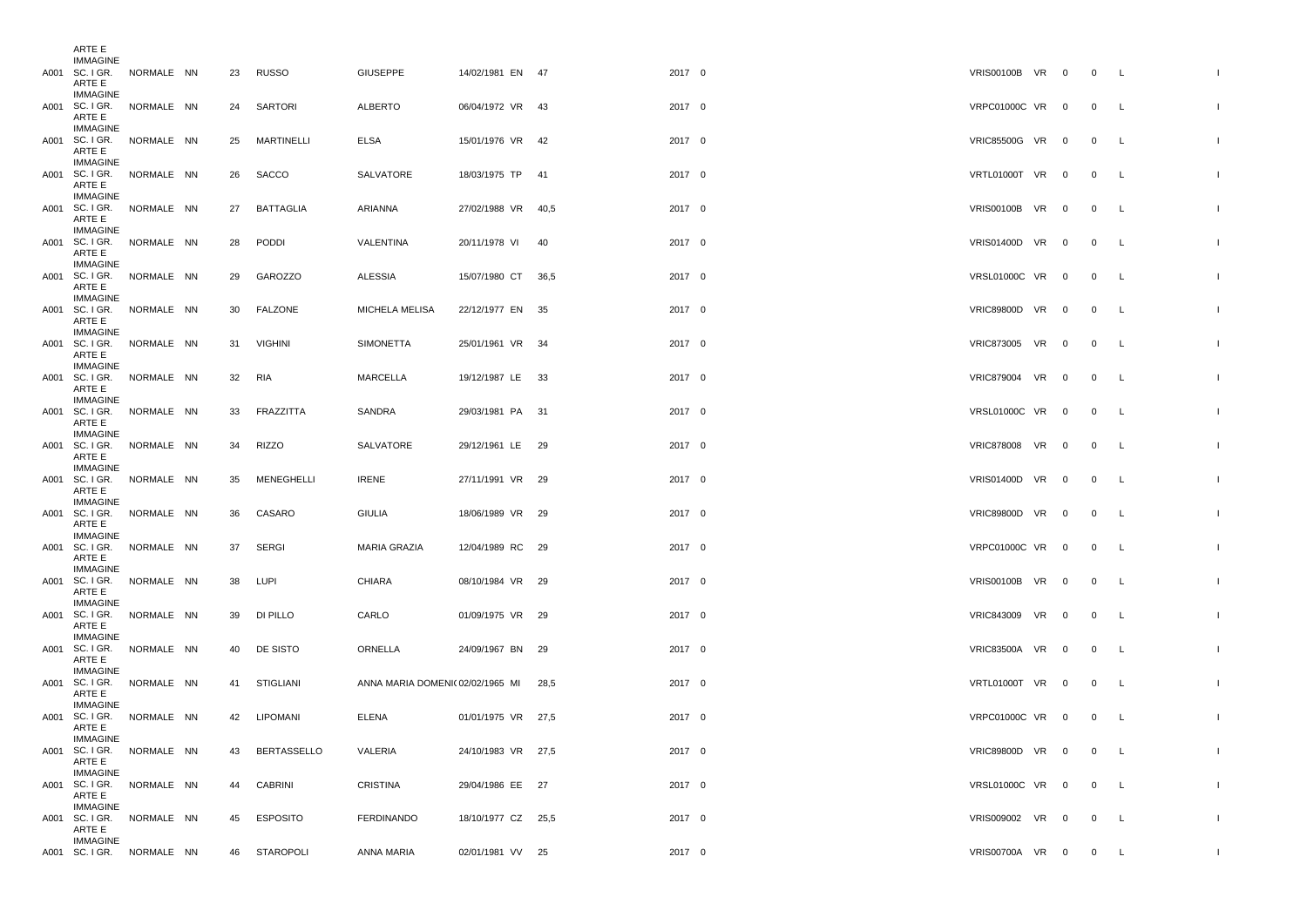|           | ARTE E                                                              |            |                |                 |                                     |                     |        |                     |  |                |              |              |
|-----------|---------------------------------------------------------------------|------------|----------------|-----------------|-------------------------------------|---------------------|--------|---------------------|--|----------------|--------------|--------------|
|           | <b>IMMAGINE</b><br>A001 SC. I GR. NORMALE NN<br>ARTE E              |            |                | 47 PESENTE      | LAURA                               | 03/08/1974 VR 25    | 2017 0 | VRIC85600B VR 0 0 L |  |                |              |              |
|           | <b>IMMAGINE</b><br>A001 SC. I GR. NORMALE NN<br>ARTE E              |            |                | 48 GIULIARI     | MARTA                               | 28/02/1984 VR 24,5  | 2017 0 | VRIS00400V VR 0     |  | $0\qquad L$    |              |              |
|           | IMMAGINE<br>A001 SC. I GR. NORMALE NN<br>ARTE E                     |            |                | 49 MARON        | LAURA                               | 16/06/1978 VR 24,5  | 2017 0 | VRIS01400D VR 0     |  | $\overline{0}$ | $\mathsf{L}$ |              |
|           | IMMAGINE<br>A001 SC. I GR. NORMALE NN<br>ARTE E                     |            |                | 50 AMBROSI      | WALTER                              | 10/11/1971 VR 24    | 2017 0 | VRIS00100B VR 0 0 L |  |                |              |              |
|           | IMMAGINE<br>A001 SC. I GR. NORMALE NN<br>ARTE E                     |            |                | 51 GEREMIA      | FEDERICA ANNA MARI 15/05/1987 CL 24 |                     | 2017 0 | VRIC89800D VR 0     |  | $\overline{0}$ | $\mathsf{L}$ |              |
|           | IMMAGINE<br>A001 SC. I GR. NORMALE NN<br>ARTE E                     |            |                | 52 MARCONCINI   | <b>MIRCO FILIPPO</b>                | 22/02/1987 VR 24    | 2017 0 | VRTL01000T VR 0     |  | $\overline{0}$ | L.           |              |
|           | IMMAGINE<br>A001 SC. I GR. NORMALE NN<br>ARTE E                     |            |                | 53 TRAMARIN     | ELENA                               | 20/12/1978 VR 24    | 2017 0 | VRPC01000C VR 0     |  | 0 L            |              |              |
|           | IMMAGINE<br>A001 SC. I GR. NORMALE NN<br>ITAL., STOR<br>IA,ED.CIVIC |            |                | 54 CARNOVALE    | MARIALUISA                          | 21/05/1984 VV 22    | 2017 0 | VRPS06000L VR 0     |  | $\overline{0}$ | $\mathsf{L}$ |              |
|           | A,GEOG.SC<br>A022 JGR NORMALE NN<br>ITAL.,STOR                      |            | $\overline{1}$ | ZIVIANI         | ANNA CHIARA MARIA 17/08/1966 VR 163 |                     | 2017 0 | VRPC01000C VR 0 0 L |  |                |              |              |
|           | IA, ED. CIVIC<br>A,GEOG.SC<br>A022 J GR NORMALE NN<br>ITAL., STOR   |            |                | 2 VERLATO       | MICHELA                             | 25/07/1973 VR 151,5 | 2017 0 | VRIS01400D VR 0 0 L |  |                |              |              |
|           | IA.ED.CIVIC<br>A,GEOG.SC<br>A022 I GR NORMALE NN<br>ITAL.,STOR      |            | 3              | <b>VECCHINI</b> | PAOLA                               | 01/03/1965 VR 116   | 2017 0 | VRIS003003 VR 0     |  | $0\qquad L$    |              |              |
|           | IA,ED.CIVIC<br>A.GEOG.SC<br>A022 I GR NORMALE NN<br>ITAL.,STOR      |            | $\overline{4}$ | BALDUIN         | LETIZIA                             | 27/07/1971 BL 106   | 2017 0 | VRPC01000C VR 0 0 L |  |                |              |              |
|           | IA, ED. CIVIC<br>A,GEOG.SC<br>A022 J GR NORMALE NN                  |            | 5              | <b>BITETTI</b>  | MARILIA                             | 22/06/1979 PZ 101   | 2017 0 | VRIC894006 VR 0 0 L |  |                |              |              |
|           | ITAL., STOR<br>IA, ED. CIVIC<br>A,GEOG.SC                           |            |                |                 |                                     |                     |        |                     |  |                |              |              |
|           | A022 J GR NORMALE NN<br>ITAL., STOR<br>IA, ED. CIVIC                |            | 6              | <b>TOLINI</b>   | MIRKA                               | 27/01/1973 VR 101   | 2017 0 | VRRA010038 VR 0     |  | $0\qquad L$    |              |              |
|           | A,GEOG.SC<br>A022 JGR NORMALE NN<br>ITAL., STOR<br>IA,ED.CIVIC      |            | $\overline{7}$ | GUIZZARDO       | MADDALENA                           | 07/08/1976 VR 94,5  | 2017 0 | VRIS01400D VR 0     |  | 0 L            |              |              |
|           | A,GEOG.SC<br>A022 I GR NORMALE NN<br>ITAL.,STOR                     |            | 8              | BRUNELLI        | FRANCESCA                           | 12/07/1985 VR 79    | 2017 0 | VRIS01400D VR 0 0 L |  |                |              |              |
|           | IA, ED. CIVIC<br>A,GEOG.SC<br>A022 I GR NORMALE NN<br>ITAL.,STOR    |            | 9              | PORTA           | ERIKA                               | 15/08/1985 VR 74    | 2017 0 | VRIS003003 VR 0     |  | 0 L            |              |              |
|           | IA, ED. CIVIC<br>A,GEOG.SC<br>A022 JGR NORMALE NN                   |            | 10             | GRANDI          | <b>MARIA LUISA</b>                  | 19/03/1980 VR 74    | 2017 0 | VRIC89800D VR 0     |  | $0\qquad L$    |              |              |
|           | ITAL., STOR<br>IA, ED. CIVIC<br>A,GEOG.SC                           |            |                |                 |                                     |                     |        |                     |  |                |              |              |
|           | A022 .I GR<br>ITAL., STOR<br>IA, ED. CIVIC<br>A, GEOG.SC            | NORMALE NN |                | 11 ANELLI       | MADDALENA                           | 27/05/1985 VR 68    | 2017 0 | VRIC857007 VR 0 0 L |  |                |              |              |
| A022 J GR |                                                                     | NORMALE NN |                | 12 TOFFALETTI   | ANNAPAOLA                           | 21/11/1989 VR 66    | 2017 0 | VRIS003003 VR 0 0 L |  |                |              | $\mathbf{I}$ |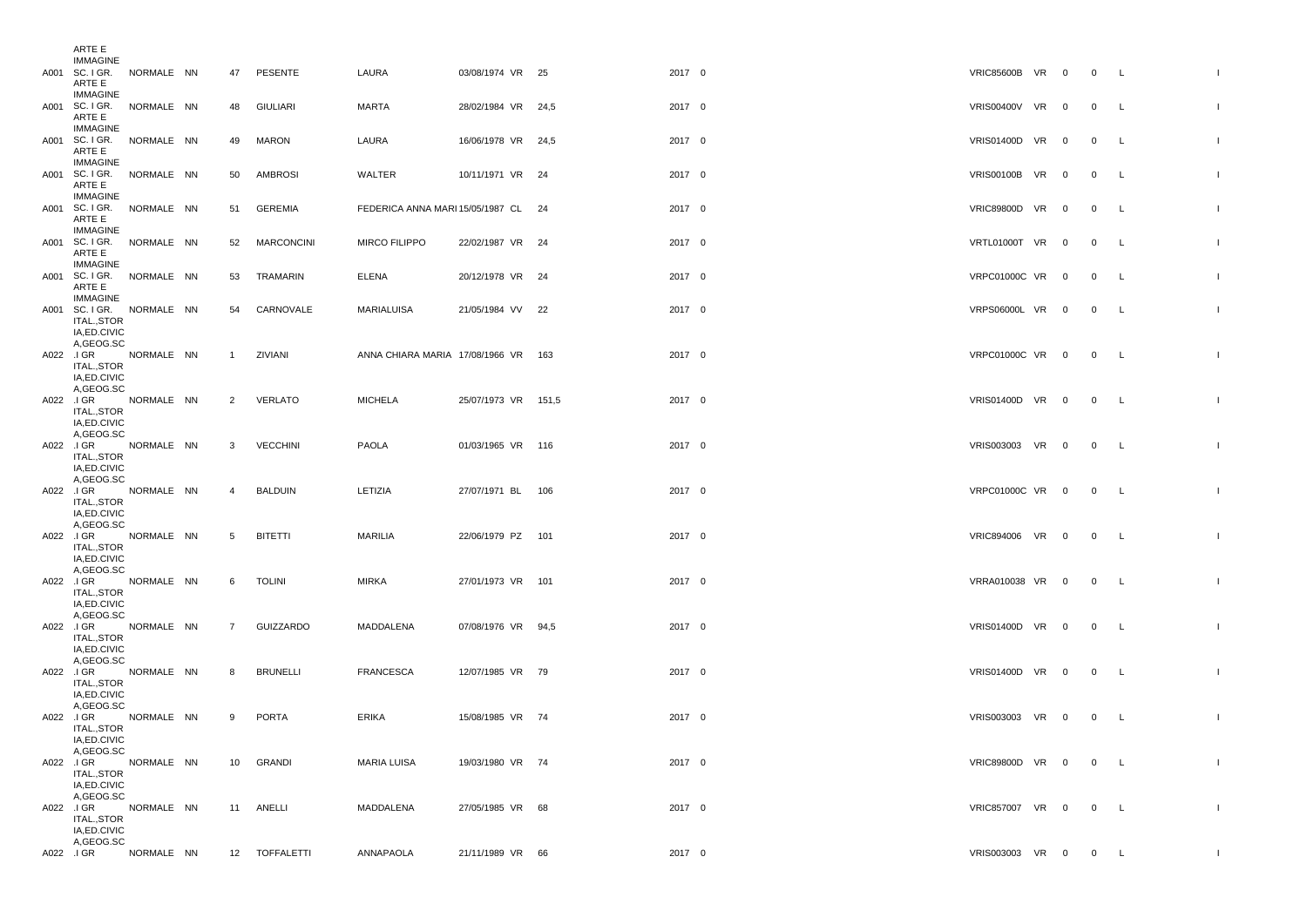| ITAL.,STOR<br>IA, ED. CIVIC<br>A,GEOG.SC                          |            |  |                |                  |                    |        |                     |  |             |              |
|-------------------------------------------------------------------|------------|--|----------------|------------------|--------------------|--------|---------------------|--|-------------|--------------|
| A022 JGR NORMALE NN<br>ITAL.,STOR<br>IA, ED. CIVIC<br>A,GEOG.SC   |            |  | 13 COLLATO     | FRANCESCA        | 10/12/1988 VR 64,5 | 2017 0 | VRPC01000C VR 0 0 L |  |             | $\mathbf{L}$ |
| A022 JGR NORMALE NN<br>ITAL.,STOR<br>IA, ED. CIVIC<br>A,GEOG.SC   |            |  | 14 PETROSINO   | <b>RAFFAELLA</b> | 28/03/1989 VR 61   | 2017 0 | VRVE01000P VR 0 0 L |  |             |              |
| A022 JGR NORMALE NN<br>ITAL., STOR<br>IA, ED. CIVIC<br>A,GEOG.SC  |            |  | 15 BONADIMAN   | MARTA MARIA      | 25/02/1988 VR 58,5 | 2017 0 | VRIS01400D VR 0     |  | $0\qquad L$ |              |
| A022 J GR NORMALE NN<br>ITAL.,STOR<br>IA, ED. CIVIC<br>A,GEOG.SC  |            |  | 16 SECCHIERO   | CRISTINA         | 04/12/1959 RO 57   | 2017 0 | VRIC85500G VR 0 0 E |  |             | $\mathbf{I}$ |
| A022 J GR NORMALE NN<br>ITAL.,STOR<br>IA,ED.CIVIC<br>A,GEOG.SC    |            |  | 17 FERRARINI   | <b>ALESSIO</b>   | 28/08/1974 MN 57   | 2017 0 | VRIC857007 VR 0 0 L |  |             |              |
| A022 J GR NORMALE NN<br>ITAL.,STOR<br>IA, ED. CIVIC<br>A,GEOG.SC  |            |  | 18 TONDINI     | GIOVANNA         | 20/12/1981 VR 54,5 | 2017 0 | VRIS003003 VR 0 0 L |  |             |              |
| A022 JGR NORMALE NN<br>ITAL.,STOR<br>IA, ED. CIVIC<br>A,GEOG.SC   |            |  | 19 FAZION      | <b>FRANCESCA</b> | 20/05/1991 VR 46,5 | 2017 0 | VRPC01000C VR 0     |  | $0\qquad L$ |              |
| A022 JGR NORMALE NN<br>ITAL.,STOR<br>IA, ED. CIVIC<br>A,GEOG.SC   |            |  | 20 BAZZANI     | GIULIA           | 02/05/1986 VR 46   | 2017 0 | VRIC872009 VR 0 0 L |  |             |              |
| A022 J GR NORMALE NN<br>ITAL.,STOR<br>IA, ED. CIVIC<br>A,GEOG.SC  |            |  | 21 MARON       | <b>FEDERICA</b>  | 09/01/1977 VR 42,5 | 2017 0 | VRIC89800D VR 0     |  | 0 L         |              |
| A022 JGR NORMALE NN<br>ITAL.,STOR<br>IA, ED. CIVIC<br>A,GEOG.SC   |            |  | 22 BELLINI     | ELISABETTA       | 07/02/1984 RO 41.5 | 2017 0 | VRIS01400D VR 0     |  | 0 L         |              |
| A022 JGR NORMALE NN<br>ITAL.,STOR<br>IA, ED. CIVIC<br>A,GEOG.SC   |            |  | 23 MINIERO     | CHIARA           | 24/01/1990 NA 40   | 2017 0 | VRIS011002 VR 0 0 L |  |             |              |
| A022 JGR NORMALE NN<br>ITAL.,STOR<br>IA, ED. CIVIC<br>A,GEOG.SC   |            |  | 24 GALOPPO     | NUNZIA           | 07/01/1991 NA 38,5 | 2017 0 | VRIS003003 VR 0 0 L |  |             |              |
| A022 JGR NORMALE NN<br>ITAL.,STOR<br>IA, ED. CIVIC<br>A,GEOG.SC   |            |  | 25 MARCOLONGO  | ALESSANDRO       | 27/11/1990 MN 36   | 2017 0 | VRIS00100B VR 0 0 L |  |             |              |
| A022 JGR NORMALE NN<br>ITAL., STOR<br>IA, ED. CIVIC<br>A,GEOG.SC  |            |  | 26 DAL MOLIN   | <b>SOFIA</b>     | 10/08/1991 VR 35,5 | 2017 0 | VRIS00100B VR 0     |  | 0 L         |              |
| A022 J GR NORMALE NN<br>ITAL.,STOR<br>IA, ED. CIVIC<br>A,GEOG.SC  |            |  | 27 MERLIN      | <b>DILETTA</b>   | 05/02/1992 VR 35   | 2017 0 | VRPC01000C VR 0 0 L |  |             |              |
| A022 JGR NORMALE NN<br>ITAL.,STOR<br>IA, ED. CIVIC<br>A,GEOG.SC   |            |  | 28 TENNERIELLO | ASSUNTA          | 14/11/1989 CE 35   | 2017 0 | VRTF03000V VR 0 0 L |  |             | $\mathbf{I}$ |
| A022 J GR NORMALE NN<br>ITAL., STOR<br>IA, ED. CIVIC<br>A,GEOG.SC |            |  | 29 ORLANDO     | IVANA            | 23/11/1988 PA 35   | 2017 0 | VRTD10000N VR 0 0 L |  |             | $\mathbf{L}$ |
| A022 .I GR                                                        | NORMALE NN |  | 30 MENEGHELLI  | <b>ENRICO</b>    | 29/03/1988 VI 35   | 2017 0 | VRIS01400D VR 0 0 L |  |             | $\mathbf{I}$ |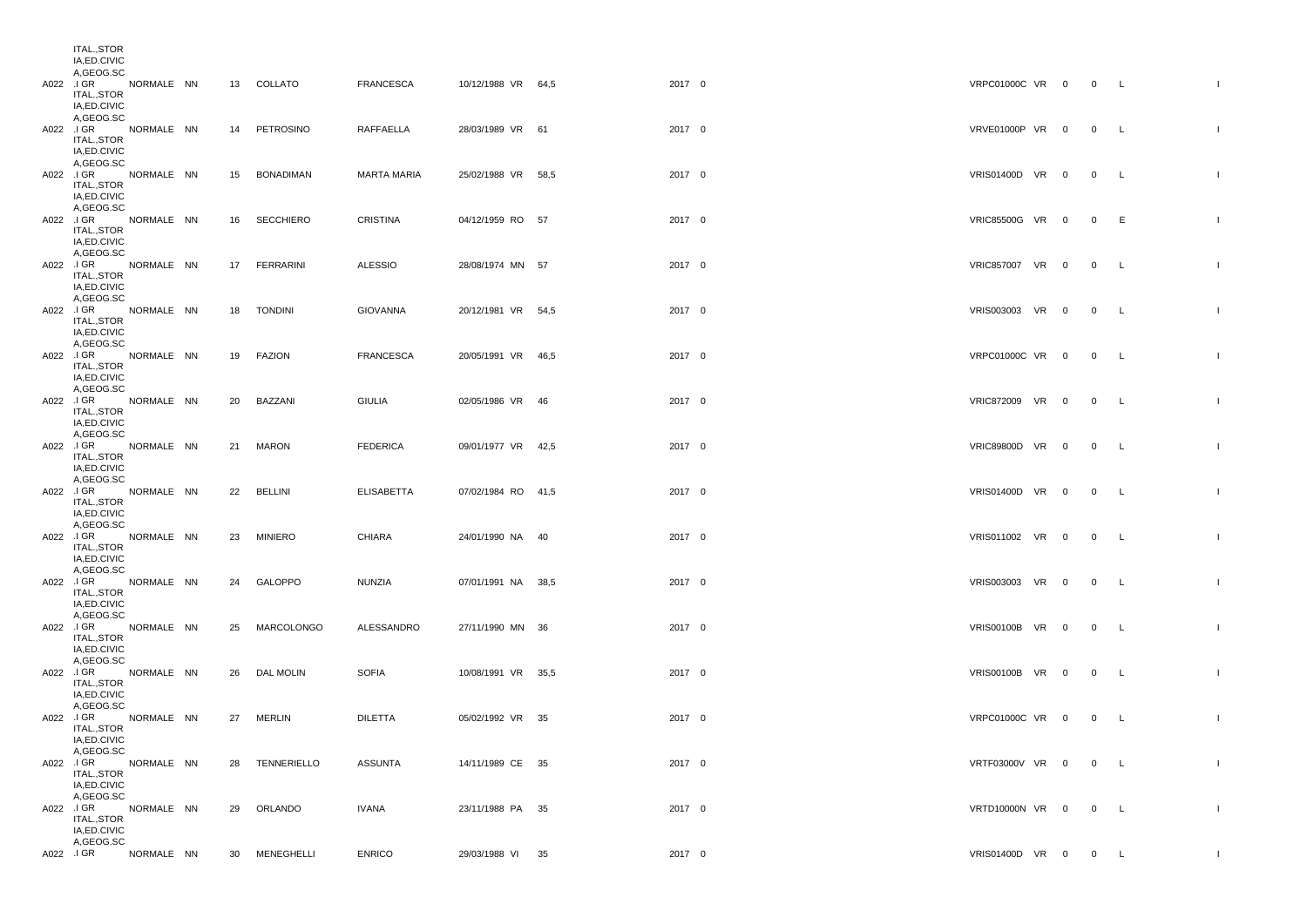| ITAL.,STOR<br>IA, ED. CIVIC<br>A,GEOG.SC                         |  |              |                  |                                      |                     |        |        |                     |                         |                |              |              |
|------------------------------------------------------------------|--|--------------|------------------|--------------------------------------|---------------------|--------|--------|---------------------|-------------------------|----------------|--------------|--------------|
| A022 JGR NORMALE NN<br>ITAL.,STOR<br>IA, ED. CIVIC               |  |              | 31 LOCONSOLE     | <b>FRANCESCA</b>                     | 15/06/1990 BA 34,5  | 2017 0 |        | VRVE01000P VR 0 0 L |                         |                |              |              |
| A,GEOG.SC<br>A022 JGR NORMALE NN<br>ITAL.,STOR<br>IA, ED. CIVIC  |  |              | 32 MANFRE'       | <b>NOEMI</b>                         | 11/06/1992 VR 33    | 2017 0 |        | VRPC01000C VR 0     |                         | $0\qquad L$    |              |              |
| A,GEOG.SC<br>A022 J GR NORMALE NN<br>ITAL.,STOR<br>IA, ED. CIVIC |  | 33           | <b>BISCHETTI</b> | LUCA                                 | 21/12/1989 VR 33    | 2017 0 |        | VRRH010009 VR 0     |                         | $0\qquad L$    |              |              |
| A,GEOG.SC<br>A022 JGR NORMALE NN<br>ITAL.,STOR<br>IA, ED. CIVIC  |  |              | 34 COSTANTINI    | GLORIA                               | 06/06/1988 PD 32,5  | 2017 0 |        | VRRA010038 VR 0 0 L |                         |                |              |              |
| A,GEOG.SC<br>A022 J GR NORMALE NN<br>ITAL.,STOR<br>IA, ED. CIVIC |  | 35           | GIAROLA          | CARLOTTA                             | 14/05/1991 VR 32,5  | 2017 0 |        | VRPC01000C VR 0 0 L |                         |                |              |              |
| A,GEOG.SC<br>A022 J GR NORMALE NN<br>ITAL.,STOR<br>IA, ED. CIVIC |  | 36           | CAMPUS           | AMELIA                               | 30/11/1989 VR 32    | 2017 0 |        | VRPC01000C VR 0     |                         | $0\qquad L$    |              |              |
| A,GEOG.SC<br>A022 JGR NORMALE NN<br>MATEMATI<br>CA E             |  | 37           | MURARI           | JENNY                                | 30/09/1980 VR 29    | 2017 0 |        | VRIS00100B VR 0     |                         | $0\qquad L$    |              |              |
| A028 SCIENZE NORMALE NN<br><b>MATEMATI</b><br>CA E               |  | $\mathbf{1}$ | SORDO            | DONATELLA                            | 15/08/1971 VR 150   |        | 2017 0 | VRPC01000C VR 0     |                         | $0\qquad L$    |              |              |
| A028 SCIENZE NORMALE NN<br>MATEMATI<br>CA E                      |  | 2            | BARBIERI         | LUIGI                                | 20/08/1966 VR 134,5 | 2017 0 |        | VRIC872009 VR 0     |                         | $0\qquad L$    |              |              |
| A028 SCIENZE NORMALE NN<br>MATEMATI<br>CA E                      |  | 3            | RONCARI          | <b>MICHELE</b>                       | 10/12/1969 VR 126,5 | 2017 0 |        | VRIC84200D VR 0     |                         | $\overline{0}$ | Q            |              |
| A028 SCIENZE NORMALE NN<br>MATEMATI                              |  | 4            | <b>GIUFFRIDA</b> | VIVIANA ELENA MARI 03/06/1971 CT 121 |                     | 2017 0 |        | VRIS008006 VR       | $\overline{\mathbf{0}}$ | 0              | Q            |              |
| CA E<br>A028 SCIENZE NORMALE NN<br>MATEMATI                      |  | 5            | <b>GATTO</b>     | LUANA                                | 16/12/1973 VR 103   | 2017 0 |        | VRIS00100B VR 0     |                         | $0\qquad L$    |              |              |
| CA E<br>A028 SCIENZE NORMALE NN<br>MATEMATI                      |  | 6            | <b>FRANCIOSI</b> | <b>BENEDETTA</b>                     | 14/10/1985 MN 85    | 2017 0 |        | VRIC89700N VR 0     |                         | $\mathbf{0}$   | $\mathsf{L}$ |              |
| CA E<br>A028 SCIENZE NORMALE NN<br>MATEMATI<br>CA E              |  | $7^{\circ}$  | CENTAMORE        | DAVIDE ANTONIO                       | 17/01/1974 CT 82,5  | 2017 0 |        | VRIC89800D VR 0     |                         | $\overline{0}$ | $\mathsf{L}$ |              |
| A028 SCIENZE NORMALE NN<br>MATEMATI<br>CA E                      |  | 8            | <b>CICERO</b>    | MATTEO                               | 15/10/1976 VR 81,5  | 2017 0 |        | VRIS00100B VR 0     |                         | $0\qquad L$    |              |              |
| A028 SCIENZE NORMALE NN<br>MATEMATI<br>CA E                      |  | 9            | PIPITONE         | <b>GIUSEPPE</b>                      | 28/07/1980 PA 80    | 2017 0 |        | VRIC89800D VR 0     |                         | $\overline{0}$ | $\mathsf{L}$ |              |
| A028 SCIENZE NORMALE NN<br>MATEMATI<br>CA E                      |  |              | 10 DELL'ACQUA    | DARIA                                | 20/10/1978 VR 78    | 2017 0 |        | VRIC85500G VR 0     |                         | $\overline{0}$ | L.           |              |
| A028 SCIENZE NORMALE NN<br>MATEMATI                              |  |              | 11 CONTRO        | <b>FEDERICA</b>                      | 25/08/1984 VR 77    | 2017 0 |        | VRIC89300A VR 0     |                         | $\overline{0}$ | $\mathsf{L}$ |              |
| CA E<br>A028 SCIENZE NORMALE NN<br>MATEMATI                      |  |              | 12 PASETTO       | MATTEO                               | 04/07/1976 VR 75    | 2017 0 |        | VRIC8AD009 VR 0     |                         | $0 \quad L$    |              | $\mathbf{I}$ |
| CA E<br>A028 SCIENZE NORMALE NN<br><b>MATEMATI</b>               |  |              | 13 FRATELLO      | <b>FRANCESCO</b>                     | 03/11/1978 TP 68    | 2017 0 |        | VRIS01400D VR 0     |                         | $0\qquad L$    |              | $\mathbf{L}$ |
| CA E<br>A028 SCIENZE NORMALE NN<br>MATEMATI<br>CA E              |  | 14           | GIANNINI         | ANNALISA                             | 13/03/1981 RN 64,5  | 2017 0 |        | VRIS003003 VR 0     |                         | $\overline{0}$ | $\mathsf{L}$ | $\mathbf{L}$ |
| A028 SCIENZE NORMALE NN                                          |  |              | 15 DALLARA       | <b>IRENE</b>                         | 26/11/1988 VR 64    | 2017 0 |        | VRIS003003 VR 0     |                         | $0\qquad L$    |              | $\mathbf{I}$ |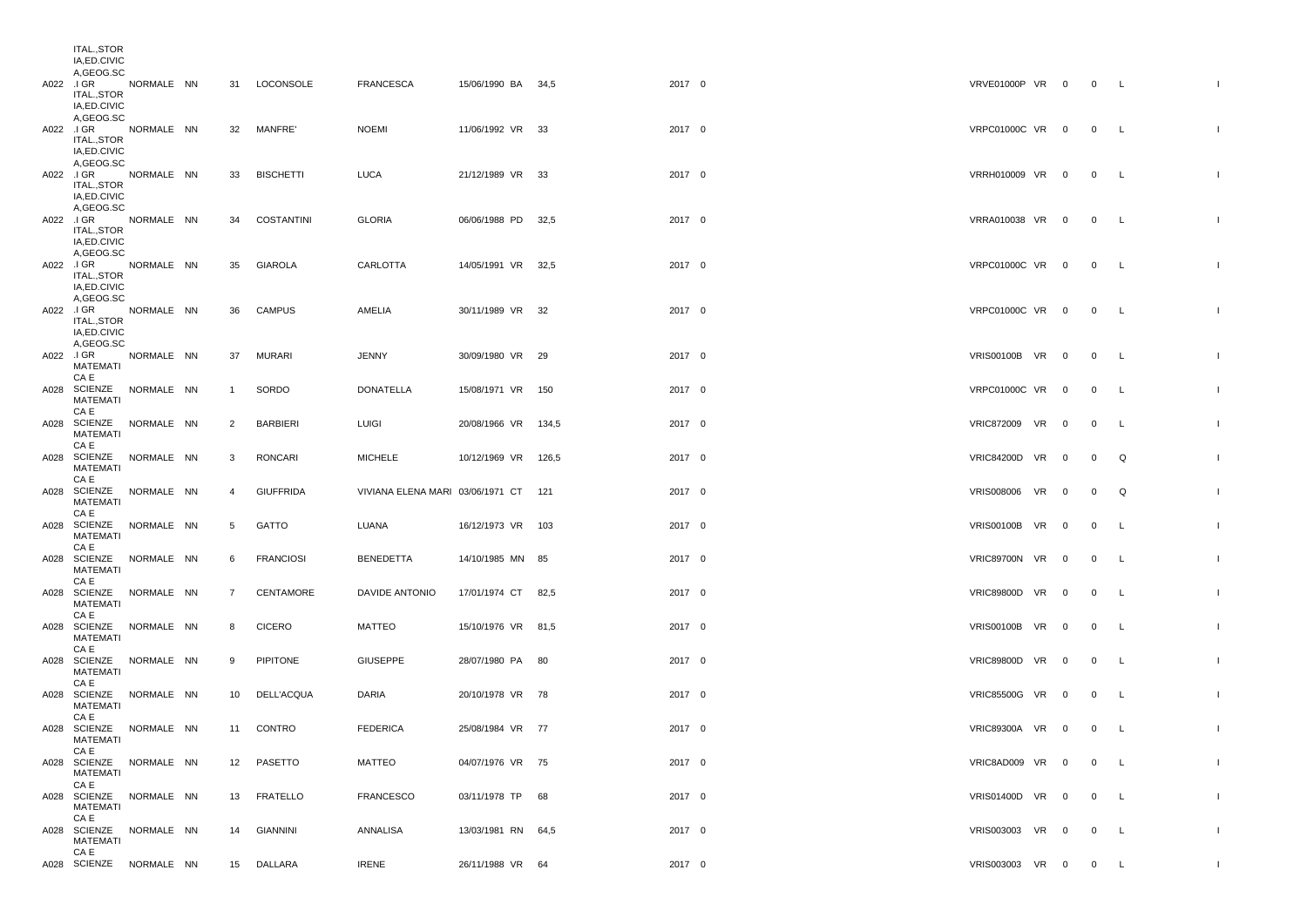| MAIEMAII                                                               |  |    |                            |                              |                                        |                  |                                    |  |                                |                          |              |
|------------------------------------------------------------------------|--|----|----------------------------|------------------------------|----------------------------------------|------------------|------------------------------------|--|--------------------------------|--------------------------|--------------|
| CA E<br>A028 SCIENZE NORMALE NN<br>MATEMATI<br>CA E                    |  |    | 16 GATTO                   | ALBERTO                      | 07/09/1987 VR 54,5                     | 2017 0           | VRIS01400D VR 0                    |  | 0 L                            |                          |              |
| A028 SCIENZE NORMALE NN<br>MATEMATI<br>CA E                            |  |    | 17 GESA                    | VALENTINA                    | 25/06/1986 RM 49                       | 2017 0           | VRIS01400D VR 0                    |  | 0 L                            |                          |              |
| A028 SCIENZE NORMALE NN<br>MATEMATI<br>CA E                            |  |    | 18 MORATELLO               | ANNALISA                     | 04/02/1981 VR 47,5                     | 2017 0           | VRIS00100B VR 0                    |  | $\overline{0}$                 | $\mathsf{L}$             |              |
| A028 SCIENZE NORMALE NN<br>MATEMATI<br>CA E                            |  | 19 | DI DOMENICO                | DEBORA                       | 11/07/1984 TE 45                       | 2017 0           | VRPC01000C VR 0                    |  | $\mathbf{0}$                   | L                        |              |
| A028 SCIENZE NORMALE NN<br>MATEMATI<br>CA E                            |  |    | 20 FAGGION                 | <b>BENIAMINO</b>             | 20/11/1978 VR 45                       | 2017 0           | VRPC01000C VR 0                    |  | 0 L                            |                          |              |
| A028 SCIENZE NORMALE NN<br>MATEMATI<br>CA E                            |  |    | 21 SCOTTON                 | <b>CHIARA</b>                | 27/10/1983 VR 45                       | 2017 0           | VRPC01000C VR 0                    |  | $\overline{0}$                 | $\mathsf{L}$             |              |
| A028 SCIENZE NORMALE NN<br>MATEMATI<br>CA E                            |  |    | 22 CARUGI                  | ANNA                         | 19/07/1985 VR 44                       | 2017 0           | VRIC89800D VR 0                    |  | $\overline{0}$                 | $\mathsf{L}$             |              |
| A028 SCIENZE NORMALE NN<br>MATEMATI<br>CA E                            |  |    | 23 RODEGHERO               | <b>ELISA</b>                 | 12/02/1983 VR 44                       | 2017 0           | VRPC01000C VR 0                    |  | 0 L                            |                          |              |
| A028 SCIENZE NORMALE NN<br>MATEMATI<br>CA E                            |  | 24 | PISANO                     | LUCA                         | 06/10/1983 CZ 42                       | 2017 0           | VRIC865006 VR 0                    |  | $\overline{0}$                 | $\mathsf{L}$             |              |
| A028 SCIENZE NORMALE NN<br>MATEMATI<br>CA E<br>A028 SCIENZE NORMALE NN |  |    | 25 MARCONCINI              | CRISTIANO<br><b>ELEONORA</b> | 09/01/1973 VR 41,5<br>08/10/1990 VR 41 | 2017 0           | VRIS00100B VR 0<br>VRIS011002 VR 0 |  | $\overline{0}$                 | $\mathsf{L}$             |              |
| MATEMATI<br>CA E<br>A028 SCIENZE NORMALE NN                            |  |    | 26 MONTANARI<br>27 ZAMPARO | ILARIA                       | 06/10/1975 PN 41                       | 2017 0<br>2017 0 | VRIC85400Q VR 0                    |  | $\mathbf{0}$<br>$\overline{0}$ | <b>L</b><br>$\mathsf{L}$ |              |
| MATEMATI<br>CA E<br>A028 SCIENZE NORMALE NN                            |  |    | 28 SCARLATA                | <b>GIUSEPPE</b>              | 19/03/1982 EN 40,5                     | 2017 0           | VRIS00100B VR 0                    |  | 0 L                            |                          |              |
| MATEMATI<br>CA E<br>A028 SCIENZE NORMALE NN                            |  | 29 | DONEGA'                    | VALENTINA                    | 19/06/1985 RO 39                       | 2017 0           | VRIS00100B VR 0                    |  | $\mathbf{0}$                   | L.                       |              |
| MATEMATI<br>CA E<br>A028 SCIENZE NORMALE NN                            |  | 30 | MERCURI                    | ANGELA                       | 28/05/1983 KR 39                       | 2017 0           | VRIC89800D VR 0                    |  | $\overline{0}$                 | L                        |              |
| MATEMATI<br>CA E<br>A028 SCIENZE NORMALE NN                            |  |    | 31 ZANETTI                 | <b>ENRICO</b>                | 08/11/1979 VR 38                       | 2017 0           | VRIS00100B VR 0                    |  | 0 L                            |                          |              |
| MATEMATI<br>CA E<br>A028 SCIENZE NORMALE NN                            |  |    | 32 SCOTTON                 | MARTA                        | 09/04/1989 VR 38                       | 2017 0           | VRIC89800D VR 0                    |  | $\mathbf{0}$                   | L.                       |              |
| MATEMATI<br>CA E<br>A028 SCIENZE NORMALE NN                            |  |    | 33 SOSO                    | ELENA                        | 08/06/1987 VR 37,5                     | 2017 0           | VRIS003003 VR 0                    |  | $\overline{0}$                 | $\mathsf{L}$             |              |
| MATEMATI<br>CA E<br>A028 SCIENZE NORMALE NN                            |  |    | 34 FEMMINO                 | <b>DORIANA</b>               | 19/01/1989 ME 37,5                     | 2017 0           | VRPS04000B VR 0                    |  | 0 L                            |                          |              |
| MATEMATI<br>CA E<br>A028 SCIENZE NORMALE NN                            |  | 35 | BIGATTO                    | VIOLA                        | 19/01/1984 AL 37.5                     | 2017 0           | VRIS01400D VR 0                    |  | $\mathbf{0}$                   | $\mathsf{L}$             |              |
| MATEMATI<br>CA E<br>A028 SCIENZE NORMALE NN                            |  |    | 36 SAMMARTINO              | OTTAVIA MARISA               | 29/07/1980 CL 34                       | 2017 0           | VRRA010038 VR 0 0 L                |  |                                |                          | -1           |
| MATEMATI<br>CA E<br>A028 SCIENZE NORMALE NN                            |  | 37 | <b>BONAFINI</b>            | PAOLA ROSANNA                | 09/03/1973 VR 33.5                     | 2017 0           | VRIS00100B VR 0                    |  | 0 L                            |                          |              |
| MATEMATI<br>CA E<br>A028 SCIENZE NORMALE NN<br>MATEMATI                |  | 38 | BERARDO                    | ALBERTO                      | 15/11/1987 VR 33,5                     | 2017 0           | VRRA010038 VR 0                    |  | 0 L                            |                          | $\mathbf{I}$ |
| CA E<br>A028 SCIENZE NORMALE NN                                        |  |    | 39 SCARMAGNAN              | <b>ELISA</b>                 | 12/09/1981 VR 33                       | 2017 0           | VRPC01000C VR 0 0 L                |  |                                |                          | л.           |
|                                                                        |  |    |                            |                              |                                        |                  |                                    |  |                                |                          |              |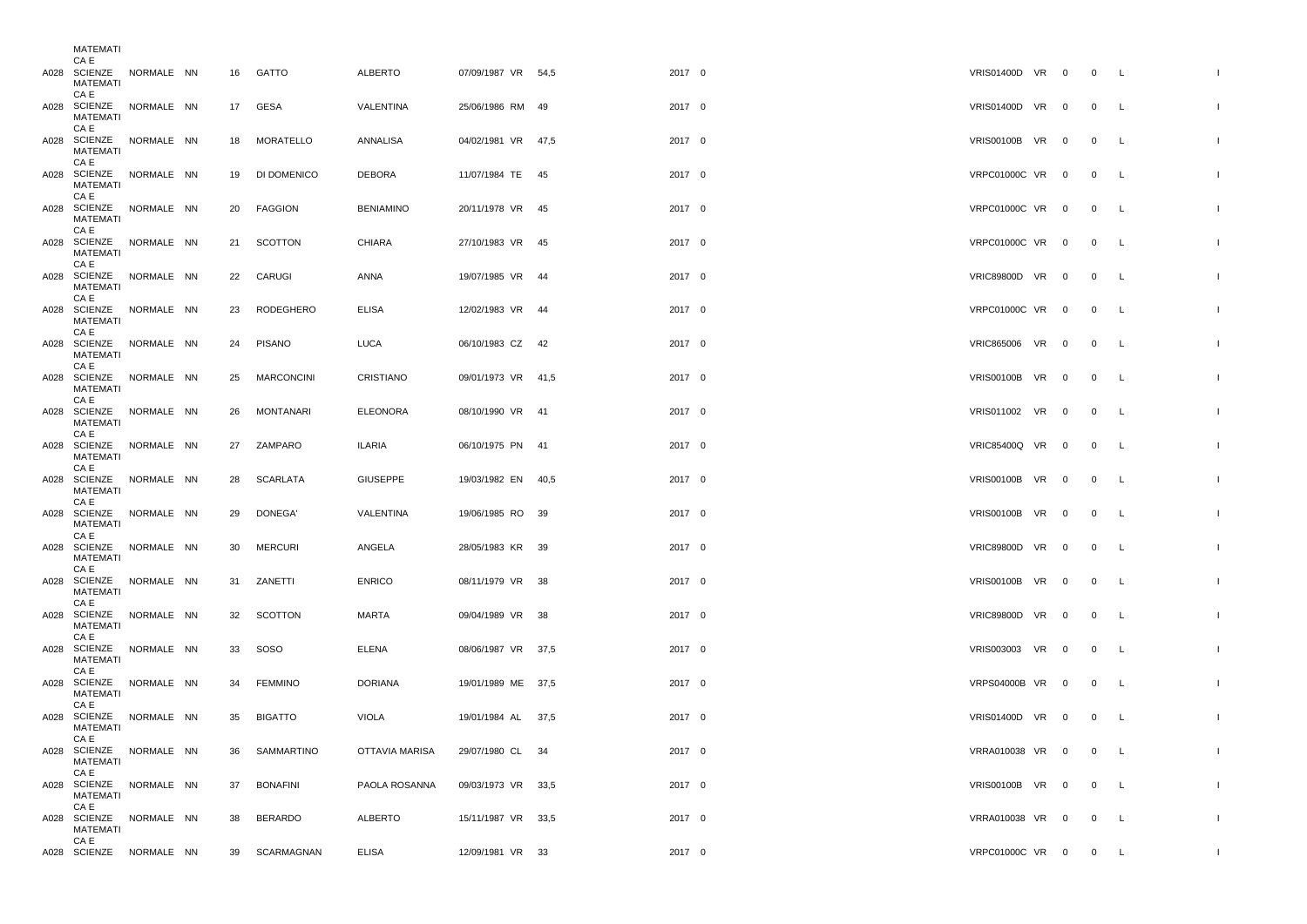| MAILMAII                                                               |                          |                                |                            |                                     |                                          |                  |                                    |  |                                  |                          |              |
|------------------------------------------------------------------------|--------------------------|--------------------------------|----------------------------|-------------------------------------|------------------------------------------|------------------|------------------------------------|--|----------------------------------|--------------------------|--------------|
| CA E<br>A028 SCIENZE NORMALE NN<br>MATEMATI<br>CA E                    |                          | 40                             | SEGALA                     | ANNA                                | 10/03/1978 VR 33                         | 2017 0           | VRIC873005 VR 0                    |  | $0\qquad L$                      |                          |              |
| A028 SCIENZE NORMALE NN<br>MATEMATI<br>CA E                            |                          |                                | 41 TALLARIGO               | <b>NORMA</b>                        | 03/09/1990 CZ 33                         | 2017 0           | VRIC879004 VR 0                    |  | $0\qquad L$                      |                          |              |
| A028 SCIENZE NORMALE NN<br><b>MATEMATI</b><br>CA E                     |                          |                                | 42 TIETTO                  | LORIS                               | 19/09/1984 RO 33                         | 2017 0           | VRIC89800D VR 0                    |  | $0\qquad L$                      |                          | -1           |
| A028 SCIENZE NORMALE NN<br>MATEMATI<br>CA E                            |                          | 43                             | <b>INDELICATO</b>          | CARLO                               | 20/11/1983 CT 33                         | 2017 0           | VRPC01000C VR 0                    |  | $\overline{0}$                   | $\overline{\phantom{a}}$ |              |
| A028 SCIENZE NORMALE NN<br>MATEMATI<br>CA E                            |                          | 44                             | MARTINELLI                 | LAURA                               | 02/02/1971 VR 32,5                       | 2017 0           | VRIC89300A VR 0                    |  | $\overline{0}$                   | $\mathsf{L}$             | $\mathbf{I}$ |
| A028 SCIENZE NORMALE NN<br>MATEMATI<br>CA E                            |                          | 45                             | <b>BONOMO</b>              | <b>MARIANO</b>                      | 03/02/1989 EN 29,5                       | 2017 0           | VRPS020006 VR 0                    |  | $\overline{0}$                   | $\mathsf{L}$             |              |
| A028 SCIENZE NORMALE NN<br>MATEMATI<br>CA E                            |                          | 46                             | GANZAROLI                  | <b>ELENA</b>                        | 04/10/1977 VR 29,5                       | 2017 0           | VRIS003003 VR 0                    |  | $\overline{0}$                   | <b>L</b>                 | $\mathbf{I}$ |
| A028 SCIENZE NORMALE NN<br>MATEMATI<br>CA E                            |                          | 47                             | <b>MIGLIONICO</b>          | ANTONELLA                           | 09/05/1987 PZ 29                         | 2017 0           | VRTL01000T VR 0                    |  | $\overline{0}$                   | <b>L</b>                 |              |
| A028 SCIENZE NORMALE NN<br>MATEMATI<br>CA E                            |                          | 48                             | <b>FERRARINI</b>           | VALERIA                             | 13/08/1972 VR 29                         | 2017 0           | VRIS00100B VR 0                    |  | $\overline{0}$                   | $\mathsf{L}$             | $\mathbf{I}$ |
| A028 SCIENZE NORMALE NN<br>MATEMATI<br>CA E                            |                          | 49                             | AMBRISI                    | MARCELLA                            | 15/09/1987 NA 28,5                       | 2017 0           | VRPC01000C VR 0                    |  | $\overline{0}$                   | $\mathsf{L}$             |              |
| A028 SCIENZE NORMALE NN<br>MATEMATI<br>CA E                            |                          |                                | 50 TERAZZAN                | ANNA                                | 30/12/1989 RO 27,5                       | 2017 0           | VRIC84600R VR 0                    |  | $0\qquad L$                      |                          |              |
| A028 SCIENZE NORMALE NN<br>MATEMATI<br>CA E                            |                          |                                | 51 MORTELLARO              | <b>IGNAZIO</b>                      | 08/04/1982 AG 27                         | 2017 0           | VRIS01200T VR 0                    |  | $\overline{0}$                   | $\mathsf{L}$             |              |
| A028 SCIENZE NORMALE NN<br>MATEMATI<br>CA E<br>A028 SCIENZE NORMALE NN |                          | 52                             | GRELLA                     | <b>GIANLUCA</b>                     | 04/07/1971 VR 26                         | 2017 0           | VRIS01400D VR 0                    |  | $\overline{0}$                   | $\mathsf{L}$             |              |
| MATEMATI<br>CA E<br>A028 SCIENZE NORMALE NN                            |                          | 53<br>54                       | <b>BELLUZZO</b><br>SPIAZZI | <b>MARCO</b><br><b>MARCO</b>        | 17/09/1965 VR 26<br>19/11/1972 PD 26     | 2017 0<br>2017 0 | VRIC872009 VR 0<br>VRIS01400D VR 0 |  | $\overline{0}$<br>$\overline{0}$ | L<br><b>L</b>            |              |
| <b>MATEMATI</b><br>CA E<br>A028 SCIENZE NORMALE NN                     |                          | 55                             | MANZALINI                  | <b>MASSIMO</b>                      | 01/08/1978 RO 25                         | 2017 0           | VRIS00400V VR 0                    |  | $\overline{0}$                   | L                        |              |
| MATEMATI<br>CA E<br>A028 SCIENZE NORMALE NN                            |                          | 56                             | GAETANI                    | <b>SERGIO</b>                       | 09/09/1990 LE 24,5                       | 2017 0           | VRIC86100V VR 0                    |  | $\overline{0}$                   | $\mathsf{L}$             |              |
| MATEMATI<br>CA E<br>A028 SCIENZE NORMALE NN                            |                          |                                | 57 ZIVIANI                 | EVA                                 | 25/09/1992 VR 24                         | 2017 0           | VRIS01400D VR 0                    |  | $0\qquad L$                      |                          |              |
| MATEMATI<br>CA E<br>A028 SCIENZE NORMALE NN                            |                          |                                | 58 CICCOCIOPPO             | AMEDEO                              | 24/07/1987 VR 24                         | 2017 0           | VRPC01000C VR 0                    |  | $0\qquad L$                      |                          |              |
| <b>MATEMATI</b><br>CA E<br>A028 SCIENZE NORMALE NN                     |                          | 59                             | <b>MENIN</b>               | SIMONE                              | 28/04/1984 VR 21,5                       | 2017 0           | VRIC85500G VR 0                    |  | $0\qquad L$                      |                          |              |
| MATEMATI<br>CA E<br>A028 SCIENZE NORMALE NN                            |                          | 60                             | RAGO                       | <b>BRUNO</b>                        | 09/10/1972 UD 20                         | 2017 0           | VRIS00400V VR 0                    |  | $\overline{0}$                   | $\mathsf{L}$             | $\mathbf{I}$ |
| MATEMATI<br>CA E<br>A028 SCIENZE                                       | NORMALE NN               | 61                             | GANGEMI                    | MARCO                               | 29/05/1987 ME 19                         | 2017 0           | VRRA010038 VR 0                    |  | $\overline{0}$                   | <b>L</b>                 |              |
| <b>MUSICA</b>                                                          |                          |                                |                            |                                     |                                          |                  |                                    |  |                                  |                          |              |
| A030 SC. I GR.<br><b>MUSICA</b><br>A030 SC. I GR.                      | NORMALE NN<br>NORMALE NN | $\mathbf{1}$<br>$\overline{2}$ | CALOINI<br>BERTAZZA        | <b>ROSSELLA</b><br><b>FRANCESCO</b> | 18/06/1966 VR 127,5<br>13/09/1969 VR 122 | 2017 0<br>2017 0 | VRIC89800D VR 0<br>VRIC89800D VR 0 |  | $\overline{0}$<br>$\overline{0}$ | D<br>D                   | $\mathbf{I}$ |
| <b>MUSICA</b><br>A030 SC. I GR. NORMALE NN                             |                          |                                | 3 FERRANTE                 | <b>EMANUELE</b>                     | 17/03/1983 VR 118                        | 2017 0           | VRIC89800D VR 0                    |  | $\overline{0}$                   | D                        | $\mathbf{I}$ |
|                                                                        |                          |                                |                            |                                     |                                          |                  |                                    |  |                                  |                          |              |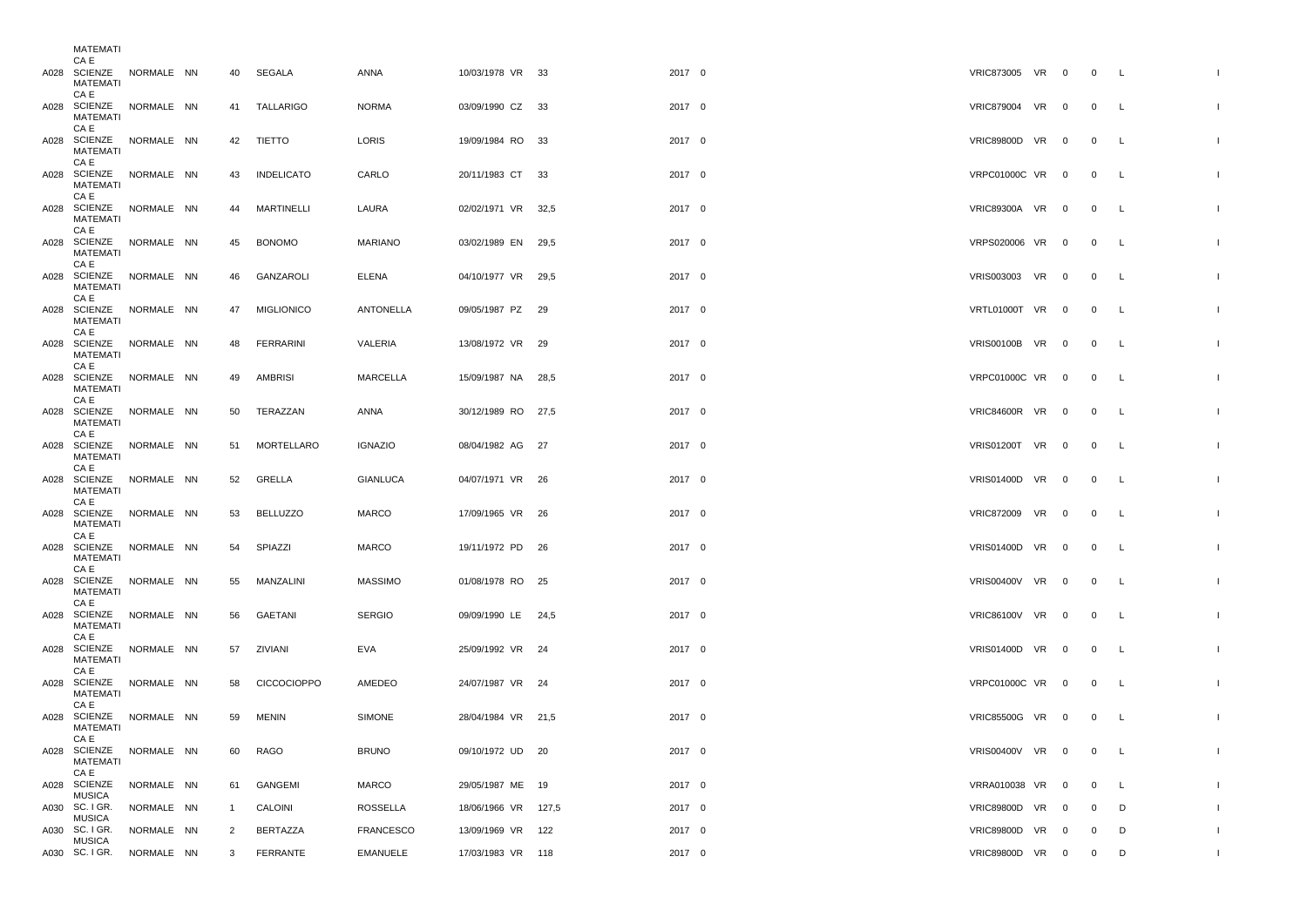| <b>MUSICA</b><br>A030 SC. I GR. | NORMALE NN | 4      | CARAZZATO          | <b>LORENZO</b>                       | 04/08/1983 VR 92,5 |      | 2017 0 | VRPM01000L VR 0        |                          | $\mathbf 0$    | D        |  |
|---------------------------------|------------|--------|--------------------|--------------------------------------|--------------------|------|--------|------------------------|--------------------------|----------------|----------|--|
| <b>MUSICA</b><br>A030 SC. I GR. | NORMALE NN | 5      | PETROSINO          | RAFFAELLA                            | 28/03/1989 VR 79,5 |      | 2017 0 | <b>VRVE01000P VR</b>   | $\overline{\phantom{0}}$ | $\mathbf{0}$   | L        |  |
| <b>MUSICA</b><br>A030 SC. I GR. | NORMALE NN | 6      | TEDESCHI           | <b>GIORDANO BRUNO</b>                | 18/07/1977 VR 77,5 |      | 2017 0 | <b>VRPM01000L VR</b>   | $\overline{\mathbf{0}}$  | $\mathbf 0$    | D        |  |
| <b>MUSICA</b><br>A030 SC. I GR. | NORMALE NN | 7      | MALAVASI           | <b>SIMONE</b>                        | 19/12/1969 MN 76   |      | 2017 0 | <b>VRIS01200T VR</b>   | $\overline{\mathbf{0}}$  | $\mathbf 0$    | D        |  |
| <b>MUSICA</b><br>A030 SC. I GR. | NORMALE NN | 8      | TARANTINO          | ANDREA                               | 08/08/1986 VR 74,5 |      | 2017 0 | VRPM01000L VR          | $\overline{\phantom{0}}$ | $\mathbf 0$    | D        |  |
| <b>MUSICA</b><br>A030 SC. I GR. | NORMALE NN | 9      | <b>AUGELLI</b>     | <b>STEFANO</b>                       | 13/12/1986 BA      | 69,5 | 2017 0 | VRPM01000L VR 0        |                          | $\mathbf 0$    | D        |  |
| <b>MUSICA</b><br>A030 SC. I GR. | NORMALE NN | 10     | <b>SEVERINO</b>    | <b>GIUSEPPINA</b>                    | 22/05/1984 PA      | 69   | 2017 0 | VRPM01000L VR 0        |                          | $\mathbf 0$    | L        |  |
| <b>MUSICA</b><br>A030 SC. I GR. | NORMALE NN | 11     | <b>MAGGIORE</b>    | ANTONIO CLAUDIO                      | 14/01/1988 BR 66   |      | 2017 0 | VRPM01000L VR 0        |                          | $\mathbf 0$    | D        |  |
| <b>MUSICA</b><br>A030 SC. I GR. | NORMALE NN | 12     | BELLINI            | ELISA                                | 05/05/1988 VR      | 64   | 2017 0 | VRIC87500R VR          | $\mathbf 0$              | $\mathbf 0$    | D        |  |
| <b>MUSICA</b><br>A030 SC. I GR. | NORMALE NN | 13     | PALOMBA            | PASQUALE                             | 21/08/1982 NA      | 63,5 | 2017 0 | VRPM01000L VR          | $\overline{\phantom{0}}$ | $\mathbf{0}$   | D        |  |
| <b>MUSICA</b><br>A030 SC. I GR. | NORMALE NN | 14     | TROTTA             | <b>ANTONIO</b>                       | 03/05/1975 SA      | 62,5 | 2017 0 | VRIC895002 VR          | $\overline{\mathbf{0}}$  | $\mathbf 0$    | D        |  |
| <b>MUSICA</b><br>A030 SC. I GR. | NORMALE NN | 15     | <b>POLO</b>        | MATTEO                               | 09/06/1977 VR 57,5 |      | 2017 0 | <b>VRIC89800D VR</b>   | $\mathbf{0}$             | $\mathbf 0$    | D        |  |
| <b>MUSICA</b><br>A030 SC. I GR. | NORMALE NN | 16     | ANCONA             | <b>NOEMI</b>                         | 14/05/1986 PA      | - 56 | 2017 0 | VRPM01000L VR          | $\overline{\phantom{0}}$ | $\mathbf 0$    | L        |  |
| <b>MUSICA</b><br>A030 SC. I GR. | NORMALE NN | 17     | LOATELLI           | ILARIA                               | 09/03/1986 VR 51   |      | 2017 0 | VRIC89600T VR          | $\overline{\mathbf{0}}$  | $\mathbf 0$    | <b>L</b> |  |
| <b>MUSICA</b><br>A030 SC. I GR. | NORMALE NN |        | 18 SALDI'          | <b>LUIGI MICHELE</b>                 | 29/05/1989 CL      | 50,5 | 2017 0 | VRIC87600L VR 0        |                          | $\mathbf{0}$   | D        |  |
| <b>MUSICA</b><br>A030 SC. I GR. | NORMALE NN | 19     | TRENTA             | <b>ELISABETTA</b>                    | 26/01/1977 LE      | 48,5 | 2017 0 | VRPM01000L VR 0        |                          | $\mathbf 0$    | D        |  |
| <b>MUSICA</b><br>A030 SC. I GR. | NORMALE NN | 20     | VENTURELLI         | MARCO                                | 23/10/1982 VR 47.5 |      | 2017 0 | VRPM01000L VR 0        |                          | $\mathbf{0}$   | D        |  |
| <b>MUSICA</b><br>A030 SC. I GR. | NORMALE NN | 21     | ATZENI             | ANNA BRUNA                           | 03/06/1983 CA      | - 45 | 2017 0 | VRPM01000L VR          | $\mathbf 0$              | $\mathbf 0$    | <b>L</b> |  |
| <b>MUSICA</b><br>A030 SC. I GR. | NORMALE NN | 22     | SORIANI            | ALICE                                | 30/03/1985 RM 44,5 |      | 2017 0 | VRIC837002 VR 0        |                          | $\mathbf 0$    | D        |  |
| <b>MUSICA</b><br>A030 SC. I GR. | NORMALE NN | 23     | NOBILE             | <b>ROBERTA</b>                       | 27/04/1992 TO      | - 44 | 2017 0 | VRPM01000L VR 0        |                          | $\mathbf 0$    | D        |  |
| <b>MUSICA</b><br>A030 SC. I GR. | NORMALE NN | 24     | PONTAROLLO         | ALESSANDRO                           | 20/09/1982 VR 44   |      | 2017 0 | VRPS06000L VR          | $\overline{\phantom{0}}$ | $\mathbf 0$    | D        |  |
| <b>MUSICA</b><br>A030 SC. I GR. | NORMALE NN | 25     | <b>VICARIO</b>     | MARCO                                | 05/08/1985 SR 39   |      | 2017 0 | VRIC87600L VR 0        |                          | $\mathbf 0$    | L        |  |
| <b>MUSICA</b><br>A030 SC. I GR. | NORMALE NN | 26     | <b>DELLA VISTA</b> | CECILIA VALLEVERDI 13/03/1992 FG     |                    | 38,5 | 2017 0 | VRPM01000L VR          | $\overline{\phantom{0}}$ | $\mathbf 0$    | L        |  |
| <b>MUSICA</b><br>A030 SC. I GR. | NORMALE NN | 27 LAI |                    | VITTORIA                             | 03/07/1978 NU 36,5 |      | 2017 0 | VRPM01000L VR 0        |                          | $\mathbf{0}$   | L        |  |
| <b>MUSICA</b><br>A030 SC. I GR. | NORMALE NN | 28     | AMBROSO            | MARIA LUISA                          | 03/04/1953 VR      | 36,5 | 2017 0 | VRPC01000C VR 0        |                          | $\mathbf 0$    | D        |  |
| <b>MUSICA</b><br>A030 SC. I GR. | NORMALE NN | 29     | CASELLA            | <b>VINCENZO</b>                      | 14/03/1976 CS      | 36,5 | 2017 0 | VRPM01000L VR 0        |                          | $\overline{0}$ | <b>L</b> |  |
| <b>MUSICA</b><br>A030 SC. I GR. | NORMALE NN | 30     | CONTE              | MARCO                                | 26/11/1991 BR      | -36  | 2017 0 | VRPM01000L VR          | $\mathbf{0}$             | $\mathbf 0$    | <b>L</b> |  |
| <b>MUSICA</b><br>A030 SC. I GR. | NORMALE NN | 31     | <b>FONTANA</b>     | <b>MICHELE</b>                       | 04/02/1984 VR      | 35,5 | 2017 0 | VRPM01000L VR 0        |                          | $\mathbf 0$    | D        |  |
| <b>MUSICA</b><br>A030 SC. I GR. | NORMALE NN | 32     | DE LUIGI           | <b>ANTONIO</b>                       | 09/02/1988 MS      | 35   | 2017 0 | VRPM01000L VR 0        |                          | $\mathbf 0$    | -L       |  |
| <b>MUSICA</b><br>A030 SC. I GR. | NORMALE NN | 33     | <b>BELLOMO</b>     | <b>ILARIA</b>                        | 07/01/1992 CL 35   |      | 2017 0 | VRIC87600L VR 0        |                          | $\mathbf 0$    | D        |  |
| <b>MUSICA</b><br>A030 SC. I GR. | NORMALE NN | 34     | MANANI             | DANIELA                              | 01/07/1976 VR 34,5 |      | 2017 0 | VRIC857007 VR 0        |                          | $\overline{0}$ | D        |  |
| <b>MUSICA</b><br>A030 SC. I GR. | NORMALE NN | 35     | LIBANO             | ALEANDRO GIUSEPPE 19/08/1995 SA 34,5 |                    |      | 2017 0 | VRPM01000L VR 0        |                          | $\mathbf 0$    | - L      |  |
| <b>MUSICA</b><br>A030 SC. I GR. | NORMALE NN | 36     | MANCUSO            | <b>STEFANO</b>                       | 28/05/1988 SA 34,5 |      | 2017 0 | VRPM01000L VR 0        |                          | $\mathbf{0}$   | D        |  |
| <b>MUSICA</b><br>A030 SC. I GR. | NORMALE NN | 37     | <b>BAGLIERI</b>    | PAOLO                                | 21/07/1984 RG 34,5 |      | 2017 0 | VRIC89600T VR 0        |                          | $\mathbf{0}$   | L.       |  |
| <b>MUSICA</b><br>A030 SC. I GR. | NORMALE NN | 38     | <b>FONTANA</b>     | CARLO                                | 13/09/1991 VR 34   |      | 2017 0 | VRPM01000L VR 0        |                          | $\mathbf{0}$   | <b>L</b> |  |
| <b>MUSICA</b><br>A030 SC. I GR. | NORMALE NN | 39     | RAO                | <b>ELISA</b>                         | 27/04/1988 CT 34   |      | 2017 0 | <b>VRIC89600T VR 0</b> |                          | $\mathbf{0}$   | D        |  |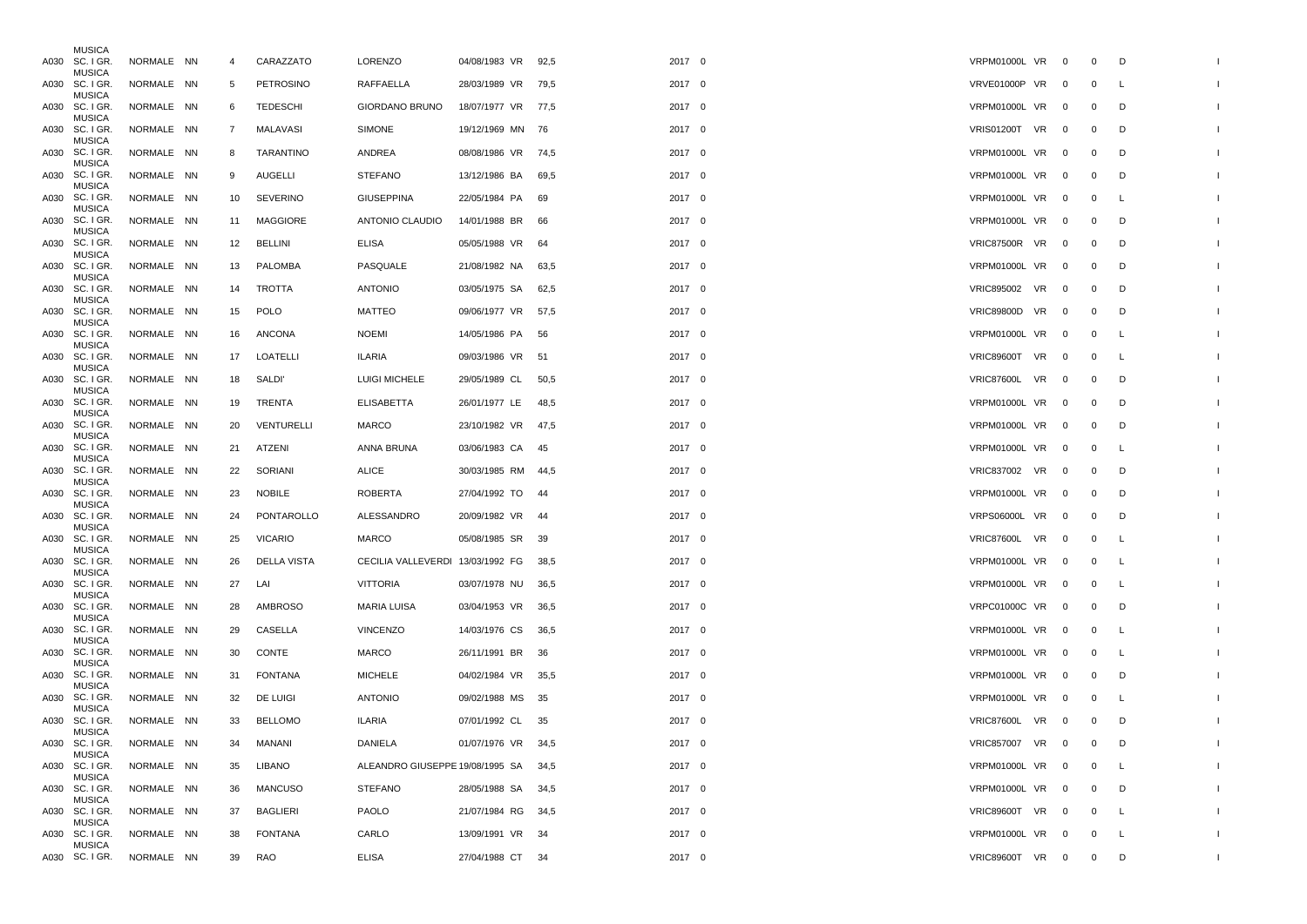|            | <b>MUSICA</b><br>A030 SC. I GR.                  | NORMALE NN | 40           | ZANZONI           | <b>GIACOMO</b>    | 23/09/1995 VR 33    |      | 2017 0 | VRIC89800D VR 0      |                          | $\mathbf 0$    | D        |                          |
|------------|--------------------------------------------------|------------|--------------|-------------------|-------------------|---------------------|------|--------|----------------------|--------------------------|----------------|----------|--------------------------|
|            | <b>MUSICA</b><br>A030 SC. I GR.                  | NORMALE NN | 41           | GIACOBBE          | <b>JOSEPHINE</b>  | 12/10/1994 ME 33    |      | 2017 0 | VRIC86800N VR        | $\overline{\phantom{0}}$ | $\mathbf 0$    | D        |                          |
|            | <b>MUSICA</b><br>A030 SC. I GR.                  | NORMALE NN | 42           | MORELATO          | ANGELO            | 10/06/1990 VR 33    |      | 2017 0 | VRPM01000L VR 0      |                          | $\mathbf 0$    | L        |                          |
|            | <b>MUSICA</b><br>A030 SC. I GR.                  | NORMALE NN | 43           | SEBBEN            | <b>FEDERICO</b>   | 08/11/1983 VR 32,5  |      | 2017 0 | <b>VRIC89800D VR</b> | $\overline{\phantom{0}}$ | $\mathbf 0$    | D        |                          |
|            | <b>MUSICA</b><br>A030 SC. I GR.                  | NORMALE NN | 44           | MASETTO           | ALBERTO           | 08/09/1993 VR 32    |      | 2017 0 | VRPM01000L VR        | $\overline{\phantom{0}}$ | $\mathbf 0$    | L        |                          |
|            | <b>MUSICA</b><br>A030 SC. I GR.                  | NORMALE NN | 45           | FERRARI           | ALESSANDRO        | 21/01/1985 VR 32    |      | 2017 0 | VRIC89600T VR 0      |                          | $\overline{0}$ | D        |                          |
|            | <b>MUSICA</b><br>A030 SC. I GR.                  | NORMALE NN | 46           | SCHENALE          | MANUELA           | 02/04/1966 VI       | 30,5 | 2017 0 | VRIC843009 VR        | $\overline{\phantom{0}}$ | $\mathbf 0$    | D        |                          |
|            | <b>MUSICA</b><br>A030 SC. I GR.                  | NORMALE NN | 47           | LIPARI            | <b>ROSANNA</b>    | 21/08/1987 TP       | 29,5 | 2017 0 | VRPM01000L VR 0      |                          | $\mathbf{0}$   | <b>L</b> |                          |
|            | <b>MUSICA</b><br>A030 SC. I GR.                  | NORMALE NN | 48           | <b>CHIRICO</b>    | SONIA             | 17/03/1982 RC       | - 29 | 2017 0 | VRPM01000L VR        | $\overline{0}$           | $\mathbf{0}$   | L        |                          |
|            | <b>MUSICA</b><br>A030 SC. I GR.                  | NORMALE NN | 49           | TROTTA            | <b>GIUSEPPINA</b> | 25/03/1970 SA 28,5  |      | 2017 0 | <b>VRIC89800D VR</b> | $\overline{\phantom{0}}$ | $\mathbf{0}$   | D        |                          |
|            | <b>MUSICA</b><br>A030 SC. I GR.                  | NORMALE NN | 50           | POPOLO            | <b>GENEROSO</b>   | 27/12/1964 SA 27,5  |      | 2017 0 | <b>VRIC89800D VR</b> | $\overline{\phantom{0}}$ | $\mathbf 0$    | D        |                          |
|            | <b>MUSICA</b><br>A030 SC. I GR.                  | NORMALE NN | 51           | GRANUZZO          | <b>NICOLA</b>     | 14/11/1992 VR 27    |      | 2017 0 | <b>VRIC83200V VR</b> | $\overline{\phantom{0}}$ | $\mathbf 0$    | D        |                          |
|            | <b>MUSICA</b><br>A030 SC. I GR.                  | NORMALE NN | 52           | MANZARA           | ANGELO            | 27/06/1990 BA       | 26,5 | 2017 0 | VRPM01000L VR 0      |                          | $\mathbf 0$    | L        |                          |
|            | <b>MUSICA</b><br>A030 SC. I GR.                  | NORMALE NN | 53           | PERSONI           | LAURA             | 16/01/1988 VR 26,5  |      | 2017 0 | VRPM01000L VR        | $\overline{\phantom{0}}$ | $\mathbf 0$    | L        |                          |
|            | <b>MUSICA</b><br>A030 SC. I GR.                  | NORMALE NN | 54           | MAIMONE           | <b>ALDO</b>       | 22/06/1967 CZ 24    |      | 2017 0 | VRPM01000L VR 0      |                          | $\overline{0}$ | D        |                          |
|            | <b>MUSICA</b><br>A030 SC. I GR.                  | NORMALE NN | 55           | <b>OLIOSO</b>     | MADDALENA         | 24/03/1992 VR 24    |      | 2017 0 | VRIC814009 VR 0      |                          | $\overline{0}$ | D        |                          |
|            | <b>MUSICA</b><br>A030 SC. I GR.                  | NORMALE NN | 56           | DI FIDIO          | MARIALAURA        | 06/09/1996 FG 23,5  |      | 2017 0 | VRPM01000L VR 0      |                          | $\overline{0}$ | L        |                          |
|            | <b>MUSICA</b><br>A030 SC. I GR.                  | NORMALE NN | 57           | LA TORRE          | DONATELLA PIA     | 01/02/1996 VA       | 23,5 | 2017 0 | VRPM01000L VR        | $\overline{\phantom{0}}$ | $\mathbf{0}$   | L        |                          |
|            | <b>MUSICA</b><br>A030 SC. I GR.                  | NORMALE NN | 58           | RUDARI            | CHIARA            | 01/08/1995 VR 23,5  |      | 2017 0 | VRIC83400E VR 0      |                          | $\overline{0}$ | D        |                          |
|            | <b>MUSICA</b><br>A030 SC. I GR.<br><b>MUSICA</b> | NORMALE NN | 59           | CAVIGLIA          | PIERANGELO        | 16/01/1993 PA       | 23,5 | 2017 0 | VRVE01000P VR 0      |                          | $\mathbf{0}$   | L        |                          |
|            | A030 SC. I GR.<br><b>MUSICA</b>                  | NORMALE NN | 60           | <b>BRUSCO</b>     | <b>IVAN</b>       | 18/02/1973 VR 21    |      | 2017 0 | VRIC857007 VR        | $\overline{\phantom{0}}$ | $\mathbf 0$    | D        |                          |
|            | A030 SC. I GR.<br><b>MUSICA</b>                  | NORMALE NN | 61           | <b>HRISTOVA</b>   | EVGENIA           | 26/06/1965 EE 19,5  |      | 2017 0 | VRIC83800T VR 0      |                          | $\mathbf{0}$   | E        |                          |
|            | A030 SC. I GR.<br><b>MUSICA</b>                  | NORMALE NN | 62           | <b>SCHIAVONE</b>  | PASQUALE          | 28/12/1990 CS       | 19,5 | 2017 0 | <b>VRIC830007 VR</b> | $\overline{\phantom{0}}$ | $\overline{0}$ | L        |                          |
|            | A030 SC. I GR.<br><b>MUSICA</b>                  | NORMALE NN |              | 63 LA GHEZZA      | VIVIANA           | 01/01/1980 BA 15,5  |      | 2017 0 | VRPM01000L VR 0      |                          | $\overline{0}$ | <b>L</b> |                          |
|            | A030 SC. I GR.<br><b>MUSICA</b>                  | NORMALE NN | 64           | LA TORRE          | <b>VINCENZA</b>   | 19/09/1988 FG       | - 15 | 2017 0 | VRPM01000L VR 0      |                          | $\mathbf 0$    | L        |                          |
|            | A030 SC. I GR.<br><b>MUSICA</b>                  | NORMALE NN | 65           | <b>DELLI NOCI</b> | <b>FEDERICA</b>   | 23/09/1987 TA 15    |      | 2017 0 | VRIC84600R VR 0      |                          | $\overline{0}$ | D        |                          |
| A030       | SC. I GR.<br><b>MUSICA</b>                       | NORMALE NN | 66           | CAPODAGLIO        | ALESSIA           | 06/10/1993 RO       | 14,5 | 2017 0 | VRPM01000L VR 0      |                          | $\mathbf{0}$   | <b>L</b> |                          |
|            | A030 SC. I GR.<br>SC. MOT. E                     | NORMALE NN | 67           | FRANCHINI         | <b>BERNARDINO</b> | 26/04/1993 MT 12    |      | 2017 0 | VRPM01000L VR 0      |                          | $\overline{0}$ | L,       |                          |
| A049 I GR. | SPORT. SC.                                       | NORMALE NN | $\mathbf{1}$ | ORLANDI           | MARTINA           | 16/07/1967 VR 151   |      | 2017 0 | VRPC01000C VR 0      |                          | $\mathbf{0}$   | L        |                          |
|            | SC. MOT. E<br>SPORT. SC.                         |            |              |                   |                   |                     |      |        |                      |                          |                |          |                          |
|            | A049 I GR.<br>SC. MOT. E                         | NORMALE NN | $\mathbf{2}$ | SPIAZZI           | ANDREA            | 27/01/1974 PD 104,5 |      | 2017 0 | VRIS003003 VR 0 0 L  |                          |                |          |                          |
|            | SPORT. SC.<br>A049 I GR.                         | NORMALE NN | 3            | ALDOVARDI         | <b>ROMANA</b>     | 23/09/1957 MS 98,5  |      | 2017 0 | VRIS003003 VR 0 0 L  |                          |                |          |                          |
|            | SC. MOT. E<br>SPORT. SC.                         |            |              |                   |                   |                     |      |        |                      |                          |                |          |                          |
|            | A049 I GR.<br>SC. MOT. E                         | NORMALE NN | 4            | <b>COMPRI</b>     | <b>NICOLA</b>     | 25/03/1970 VR 77    |      | 2017 0 | VRIS00100B VR 0 0 L  |                          |                |          | $\mathbf{I}$             |
|            | SPORT. SC.<br>A049 IGR.                          | NORMALE NN | $5^{\circ}$  | <b>GIUSTI</b>     | CATERINA          | 28/09/1968 VR 73    |      | 2017 0 | VRIS003003 VR 0 0 L  |                          |                |          | $\overline{\phantom{a}}$ |
|            |                                                  |            |              |                   |                   |                     |      |        |                      |                          |                |          |                          |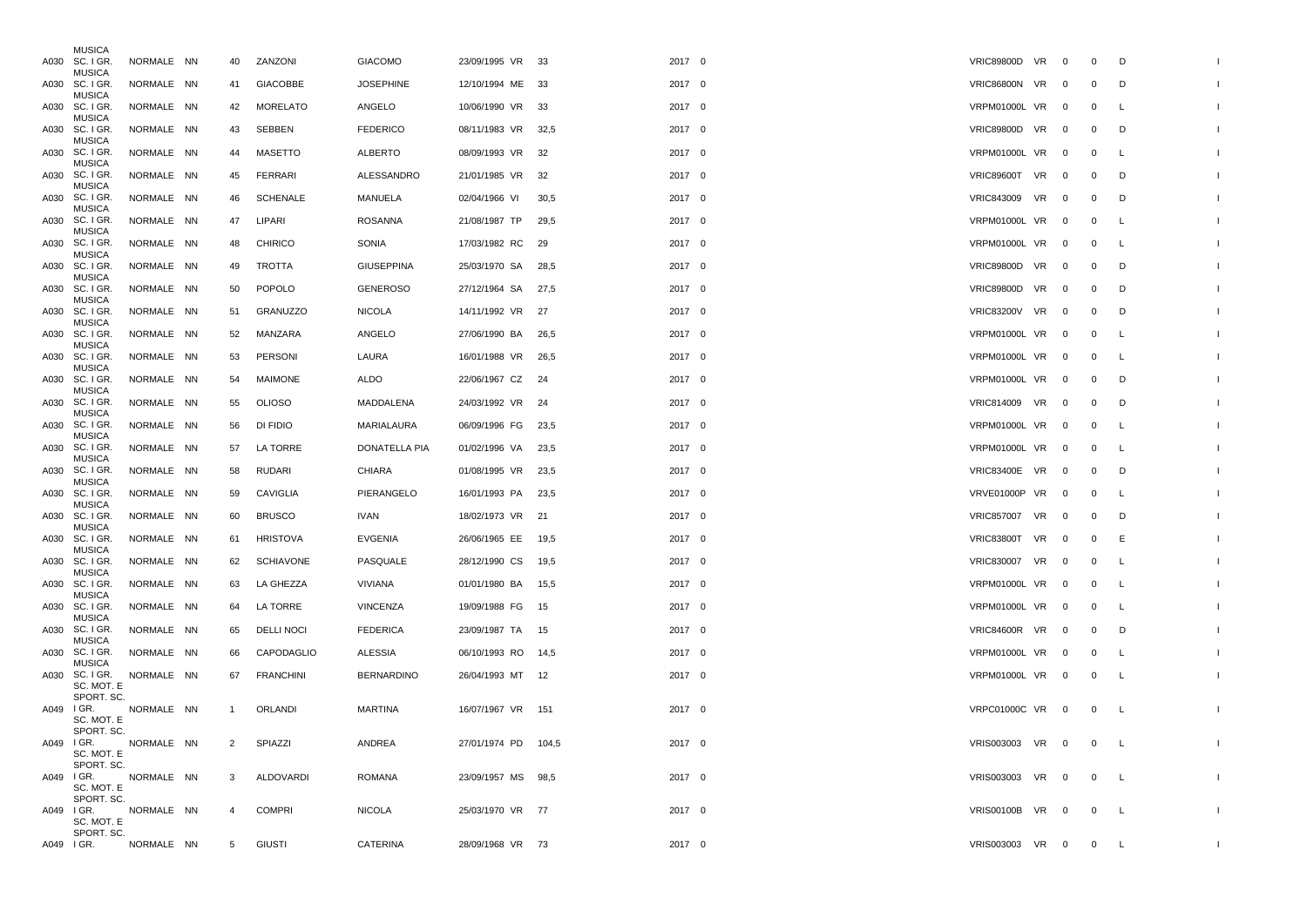|           | SC. MOT. E<br>SPORT. SC.                 |            |                |                 |                                      |                     |        |        |                     |  |                |              |              |
|-----------|------------------------------------------|------------|----------------|-----------------|--------------------------------------|---------------------|--------|--------|---------------------|--|----------------|--------------|--------------|
|           | A049 IGR. NORMALE NN                     |            | 6              | <b>BRASIOLI</b> | SILVIA                               | 06/12/1978 VR 70    | 2017 0 |        | VRIS01400D VR 0     |  | 0 L            |              |              |
|           | SC. MOT. E<br>SPORT. SC.                 |            |                |                 |                                      |                     |        |        |                     |  |                |              |              |
|           | A049 IGR. NORMALE NN<br>SC. MOT. E       |            | $\overline{7}$ | <b>BISSOLI</b>  | <b>MAURO</b>                         | 03/06/1975 VR 69    | 2017 0 |        | VRIS011002 VR 0 0 L |  |                |              |              |
|           | SPORT. SC.<br>A049 IGR. NORMALE NN       |            | 8              | PARUTA          | <b>ELEONORA</b>                      | 25/07/1983 VR 68.5  | 2017 0 |        | VRIS00100B VR 0     |  | 0 L            |              |              |
|           | SC. MOT. E<br>SPORT. SC.                 |            |                |                 |                                      |                     |        |        |                     |  |                |              |              |
|           | A049 IGR. NORMALE NN                     |            | 9              | MAZZALI         | ALESSANDRO                           | 10/10/1970 VR 64    | 2017 0 |        | VRIS011002 VR 0     |  | $\overline{0}$ | $\mathsf{L}$ |              |
|           | SC. MOT. E<br>SPORT. SC.                 |            |                |                 |                                      |                     |        |        |                     |  |                |              |              |
|           | A049 IGR. NORMALE NN<br>SC. MOT. E       |            |                | 10 SGANZERLA    | DAVIDE                               | 18/10/1982 VR 62    | 2017 0 |        | VRIS00100B VR 0     |  | $0\qquad L$    |              |              |
|           | SPORT. SC.                               |            |                |                 |                                      |                     |        |        |                     |  |                |              |              |
|           | A049 IGR. NORMALE NN<br>SC. MOT. E       |            |                | 11 STIPO        | MARIA                                | 03/01/1985 CE 59,5  | 2017 0 |        | VRIC85500G VR 0     |  | $\overline{0}$ | $\mathsf{L}$ |              |
|           | SPORT. SC.<br>A049 IGR. NORMALE NN       |            |                | 12 NUNZIATA     | <b>DOMENICO</b>                      | 26/06/1963 NA 58    |        | 2017 0 | VRRH02000X VR 0     |  | 0 L            |              |              |
|           | SC. MOT. E<br>SPORT. SC.                 |            |                |                 |                                      |                     |        |        |                     |  |                |              |              |
|           | A049 IGR. NORMALE NN                     |            |                | 13 FERRARO      | PATRIZIA                             | 23/03/1971 BN 55    | 2017 0 |        | VRIS01400D VR 0     |  | 0 L            |              |              |
|           | SC. MOT. E<br>SPORT. SC.                 |            |                |                 |                                      |                     |        |        |                     |  |                |              |              |
|           | A049 IGR. NORMALE NN<br>SC. MOT. E       |            |                | 14 MAGRI        | MARZIA                               | 20/05/1974 VR 36    | 2017 0 |        | VRPC01000C VR 0     |  | $0\qquad L$    |              |              |
|           | SPORT. SC.                               |            |                |                 |                                      |                     |        |        |                     |  |                |              |              |
|           | A049 IGR. NORMALE NN<br>SC. MOT. E       |            |                | 15 BRANCELLI    | <b>ANTONIO</b>                       | 08/03/1991 NA 34,5  | 2017 0 |        | VRTF03000V VR 0     |  | 0 L            |              |              |
|           | SPORT. SC.<br>A049 IGR. NORMALE NN       |            |                | 16 STANTE       | SERENA ANNAMARIA 27/09/1991 BA 33    |                     | 2017 0 |        | VRIS003003 VR 0     |  | $\overline{0}$ | - L          |              |
|           | SC. MOT. E<br>SPORT. SC.                 |            |                |                 |                                      |                     |        |        |                     |  |                |              |              |
|           | A049 IGR. NORMALE NN                     |            |                | 17 DE GRANDIS   | DAVIDE                               | 10/08/1991 VR 28    | 2017 0 |        | VRIS003003 VR 0     |  | 0 L            |              |              |
|           | SC. MOT. E<br>SPORT. SC.                 |            |                |                 |                                      |                     |        |        |                     |  |                |              |              |
|           | A049 IGR. NORMALE NN<br>SC. MOT. E       |            |                | 18 LORENZI      | <b>SOFIA</b>                         | 04/06/1992 VR 27,5  | 2017 0 |        | VRPC01000C VR 0     |  | $0\qquad L$    |              |              |
|           | SPORT. SC.<br>A049 IGR. NORMALE NN       |            |                | 19 ROSSIN       | <b>GIULIA</b>                        | 01/02/1989 VR 27,5  | 2017 0 |        | VRIS00100B VR 0     |  | $\overline{0}$ | $\mathsf{L}$ |              |
|           | SC. MOT. E                               |            |                |                 |                                      |                     |        |        |                     |  |                |              |              |
|           | SPORT. SC.<br>A049 IGR. NORMALE NN       |            |                | 20 CALTRAN      | LINDA                                | 16/07/1990 VR 26    | 2017 0 |        | VRPC01000C VR 0     |  | $\overline{0}$ | $\mathsf{L}$ |              |
|           | SC. MOT. E<br>SPORT. SC.                 |            |                |                 |                                      |                     |        |        |                     |  |                |              |              |
|           | A049 I GR.<br>SC. MOT. E                 | NORMALE NN |                | 21 LECCA        | GIADA                                | 01/02/1982 VR 24    | 2017 0 |        | VRRA010038 VR 0 0 L |  |                |              |              |
|           | SPORT. SC.                               |            |                |                 |                                      |                     |        |        |                     |  |                |              |              |
| A049 IGR. |                                          | NORMALE NN |                | 22 ZANDON       | ELENA                                | 19/12/1982 VR 22    | 2017 0 |        | VRPC01000C VR 0     |  | $\overline{0}$ | $\mathsf{L}$ |              |
|           | TECNOLOG<br>A060 IA SC. I GR. NORMALE NN |            | $\mathbf{1}$   | GARDINALE       | <b>GIOVANNI</b>                      | 14/03/1958 VR 217,5 | 2017 0 |        | VRIC89800D VR 0     |  | 0 L            |              |              |
|           | TECNOLOG                                 |            |                |                 |                                      |                     |        |        |                     |  |                |              |              |
|           | A060 IA SC. I GR. NORMALE NN             |            | 2              | <b>FACCIOLI</b> | ANGELA                               | 05/07/1959 RO 153,5 | 2017 0 |        | VRPC01000C VR 0     |  | $0\qquad L$    |              |              |
|           | <b>TECNOLOG</b>                          |            |                |                 |                                      |                     |        |        |                     |  |                |              |              |
|           | A060 IA SC. I GR. NORMALE NN             |            | 3              | MASIERO         | FERDINANDO PAOLO 08/02/1960 VR 125,5 |                     | 2017 0 |        | VRIS01400D VR 0     |  | 0 L            |              |              |
|           | <b>TECNOLOG</b>                          |            |                |                 | <b>GIUSEPPE</b>                      |                     |        |        |                     |  |                |              |              |
|           | A060 IA SC. I GR. NORMALE NN             |            | 4              | GAMBARIN        |                                      | 21/04/1975 VR 108,5 |        | 2017 0 | VRIS01400D VR 0     |  | $\overline{0}$ | $\mathsf{L}$ | -1           |
|           | TECNOLOG<br>A060 IA SC. I GR. NORMALE NN |            | 5              | LAPENNA         | MARIA RITA                           | 22/05/1975 PZ 104   | 2017 0 |        | VRRA010038 VR 0     |  | 0 L            |              |              |
|           | <b>TECNOLOG</b>                          |            |                |                 |                                      |                     |        |        |                     |  |                |              |              |
|           | A060 IA SC. I GR. NORMALE NN             |            | 6              | CAVICCHIOLI     | ANNA                                 | 18/05/1969 RO 97,5  | 2017 0 |        | VRRA010038 VR 0     |  | $\overline{0}$ | $\mathsf{L}$ | $\mathbf{I}$ |
|           | TECNOLOG                                 |            |                |                 |                                      |                     |        |        |                     |  |                |              |              |
|           | A060 IA SC. I GR. NORMALE NN             |            | 7 <sup>7</sup> | TUTTOLOMONDO    | <b>GIUSEPPE</b>                      | 26/11/1961 AG 95    | 2017 0 |        | VRIS003003 VR 0 0 L |  |                |              | л.           |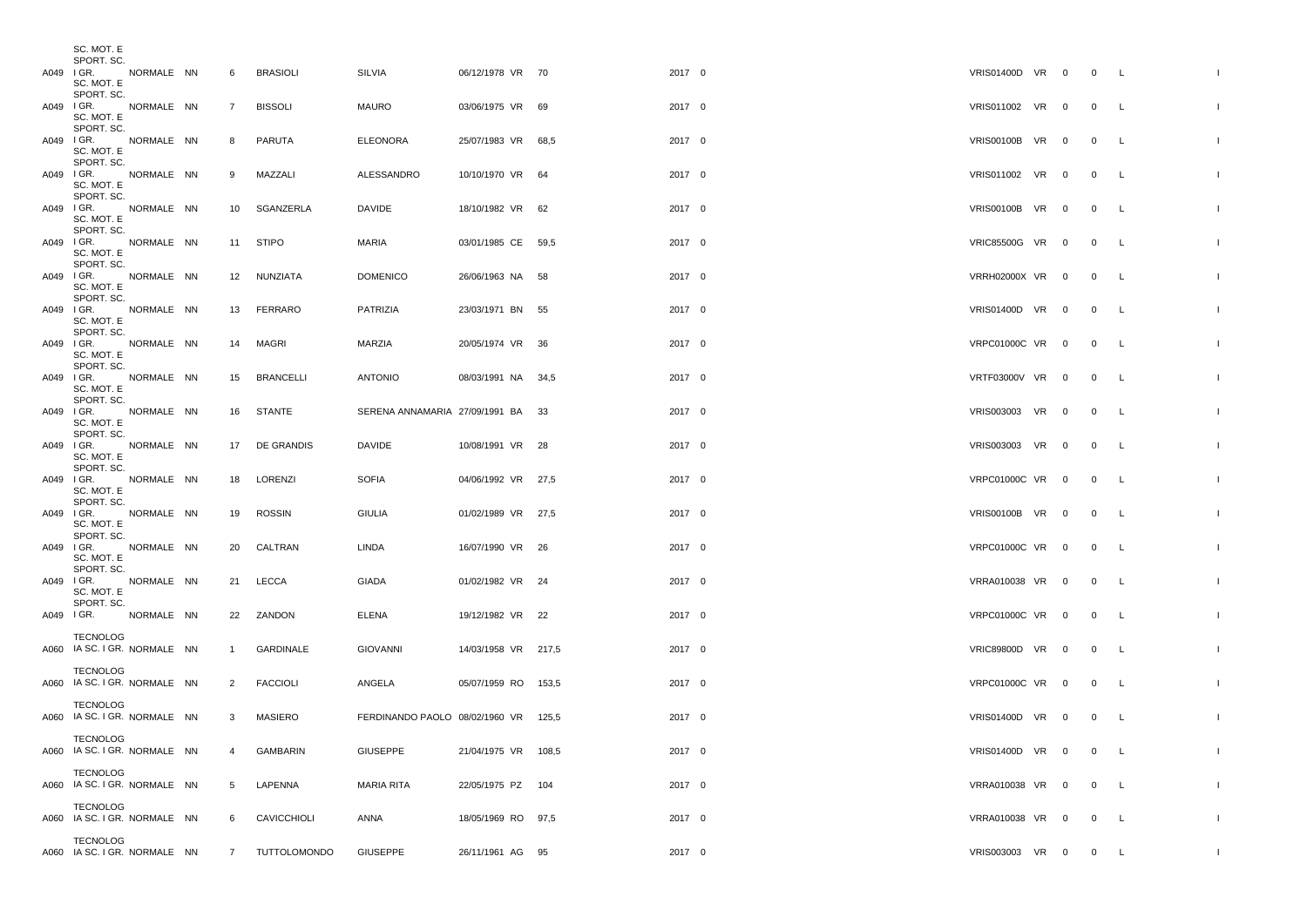| <b>TECNOLOG</b><br>A060 IA SC. I GR. NORMALE NN |  | 8  | <b>AMBROSI</b>   | <b>VALENTINA</b>                    | 30/12/1983 VR 82   |    | 2017 0 | VRIC89800D VR 0      |                          | $0\quad L$     |              |                |
|-------------------------------------------------|--|----|------------------|-------------------------------------|--------------------|----|--------|----------------------|--------------------------|----------------|--------------|----------------|
| <b>TECNOLOG</b><br>A060 IA SC. I GR. NORMALE NN |  | 9  | SAURO            | <b>MARCO</b>                        | 21/08/1976 PA 77,5 |    | 2017 0 | VRIS01400D VR 0      |                          | $\overline{0}$ | <b>L</b>     |                |
| <b>TECNOLOG</b><br>A060 IA SC. I GR. NORMALE NN |  | 10 | <b>BEZZETTO</b>  | LUCA                                | 23/03/1972 VR 77,5 |    | 2017 0 | <b>VRIS00100B VR</b> | $\overline{\mathbf{0}}$  | $\overline{0}$ | L            |                |
| <b>TECNOLOG</b><br>A060 IA SC. I GR. NORMALE NN |  | 11 | RIZZI            | <b>GESSICA</b>                      | 18/02/1983 PD 76,5 |    | 2017 0 | VRRA010038 VR        | $\overline{\mathbf{0}}$  | $\overline{0}$ | L.           |                |
| <b>TECNOLOG</b><br>A060 IA SC. I GR. NORMALE NN |  | 12 | BELLAERA         | MARCELLA                            | 01/01/1975 PA 73   |    | 2017 0 | VRIS003003 VR        | $\overline{0}$           | $\overline{0}$ | <b>L</b>     |                |
| <b>TECNOLOG</b><br>A060 IA SC. I GR. NORMALE NN |  | 13 | LOVATO           | <b>MASSIMILIANO</b>                 | 29/06/1970 VR 70   |    | 2017 0 | <b>VRIS01400D VR</b> | $\overline{\phantom{0}}$ | $\overline{0}$ | <b>L</b>     |                |
| <b>TECNOLOG</b><br>A060 IA SC. I GR. NORMALE NN |  | 14 | <b>MARTINI</b>   | CAMILLA                             | 01/01/1984 VR 66   |    | 2017 0 | <b>VRIS01400D VR</b> | $\overline{0}$           | $\overline{0}$ | L            |                |
| <b>TECNOLOG</b><br>A060 IA SC. I GR. NORMALE NN |  | 15 | <b>SCHIAVONE</b> | FRANCESCO ORAZIO 01/05/1980 FG 61,5 |                    |    | 2017 0 | VRPS04000B VR 0      |                          | $\overline{0}$ | $\mathsf{L}$ |                |
| <b>TECNOLOG</b><br>A060 IA SC. I GR. NORMALE NN |  | 16 | PIPITONE         | <b>GIUSEPPE</b>                     | 28/07/1980 PA 61   |    | 2017 0 | <b>VRIC89800D VR</b> | $\overline{\phantom{0}}$ | $\overline{0}$ | L            |                |
| <b>TECNOLOG</b><br>A060 IA SC. I GR. NORMALE NN |  | 17 | <b>FRANCIOSI</b> | <b>BENEDETTA</b>                    | 14/10/1985 MN 61   |    | 2017 0 | VRIC89700N VR        | $\mathbf 0$              | $\overline{0}$ | <b>L</b>     |                |
| <b>TECNOLOG</b><br>A060 IA SC. I GR. NORMALE NN |  | 18 | PAGANO           | TIZIANA                             | 07/06/1983 CT 61   |    | 2017 0 | VRPS020006 VR        | $\overline{0}$           | $\overline{0}$ | <b>L</b>     |                |
| <b>TECNOLOG</b><br>A060 IA SC. I GR. NORMALE NN |  | 19 | SARTORI          | <b>ALBERTO</b>                      | 06/04/1972 VR 54,5 |    | 2017 0 | <b>VRPC01000C VR</b> | $\overline{0}$           | $\mathbf 0$    | L            |                |
| <b>TECNOLOG</b><br>A060 IA SC. I GR. NORMALE NN |  | 20 | <b>ESPOSITO</b>  | RAFFAELE                            | 11/10/1989 CZ 53   |    | 2017 0 | VRIC85500G VR 0      |                          | $\overline{0}$ | <b>L</b>     |                |
| <b>TECNOLOG</b><br>A060 IA SC. I GR. NORMALE NN |  | 21 | <b>RUSSO</b>     | <b>GIUSEPPE</b>                     | 14/02/1981 EN 53   |    | 2017 0 | VRIS00100B VR 0      |                          | $\overline{0}$ | <b>L</b>     |                |
| <b>TECNOLOG</b><br>A060 IA SC. I GR. NORMALE NN |  | 22 | <b>LIMONI</b>    | MATTEO                              | 10/08/1976 VR 48   |    | 2017 0 | VRIS01400D VR 0      |                          | $\overline{0}$ | <b>L</b>     |                |
| <b>TECNOLOG</b><br>A060 IA SC. I GR. NORMALE NN |  | 23 | SCARLATA         | <b>GIUSEPPE</b>                     | 19/03/1982 EN 46,5 |    | 2017 0 | VRIS00100B VR 0      |                          | $\overline{0}$ | <b>L</b>     |                |
| <b>TECNOLOG</b><br>A060 IA SC. I GR. NORMALE NN |  | 24 | DI VINCENZO      | KATIA                               | 09/11/1983 AG 45   |    | 2017 0 | <b>VRRH02000X VR</b> | $\mathbf 0$              | $\overline{0}$ | L            |                |
| <b>TECNOLOG</b><br>A060 IA SC. I GR. NORMALE NN |  | 25 | MORATELLO        | ANNALISA                            | 04/02/1981 VR 41,5 |    | 2017 0 | <b>VRIS00100B VR</b> | $\overline{\phantom{0}}$ | $\overline{0}$ | <b>L</b>     |                |
| <b>TECNOLOG</b><br>A060 IA SC. I GR. NORMALE NN |  | 26 | PODDI            | VALENTINA                           | 20/11/1978 VI      | 40 | 2017 0 | <b>VRIS01400D VR</b> | $\overline{0}$           | $\mathbf 0$    | L            |                |
| <b>TECNOLOG</b><br>A060 IA SC. I GR. NORMALE NN |  | 27 | <b>TEDESCO</b>   | <b>GIACOMO</b>                      | 29/11/1988 VR 40   |    | 2017 0 | VRIS003003 VR 0      |                          | $\overline{0}$ | <b>L</b>     |                |
| <b>TECNOLOG</b><br>A060 IA SC. I GR. NORMALE NN |  |    | 28 SANGIORGI     | <b>FLAVIA</b>                       | 16/04/1985 RA 39,5 |    | 2017 0 | VRIS01400D VR 0      |                          | $\overline{0}$ | L.           |                |
| <b>TECNOLOG</b><br>A060 IA SC. I GR. NORMALE NN |  | 29 | DAL BOSCO        | <b>MARTINA</b>                      | 25/07/1981 VR 38   |    | 2017 0 | VRIS01400D VR 0      |                          | $\overline{0}$ | <b>L</b>     |                |
| <b>TECNOLOG</b><br>A060 IA SC. I GR. NORMALE NN |  | 30 | SOSO             | <b>ELENA</b>                        | 08/06/1987 VR 37,5 |    | 2017 0 | VRIS003003 VR        | $\mathbf{0}$             | $\overline{0}$ | $\mathsf{L}$ | $\overline{1}$ |
| <b>TECNOLOG</b><br>A060 IA SC. I GR. NORMALE NN |  |    | 31 FEMMINO       | <b>DORIANA</b>                      | 19/01/1989 ME 37,5 |    | 2017 0 | VRPS04000B VR 0      |                          | $\overline{0}$ | L            | $\overline{1}$ |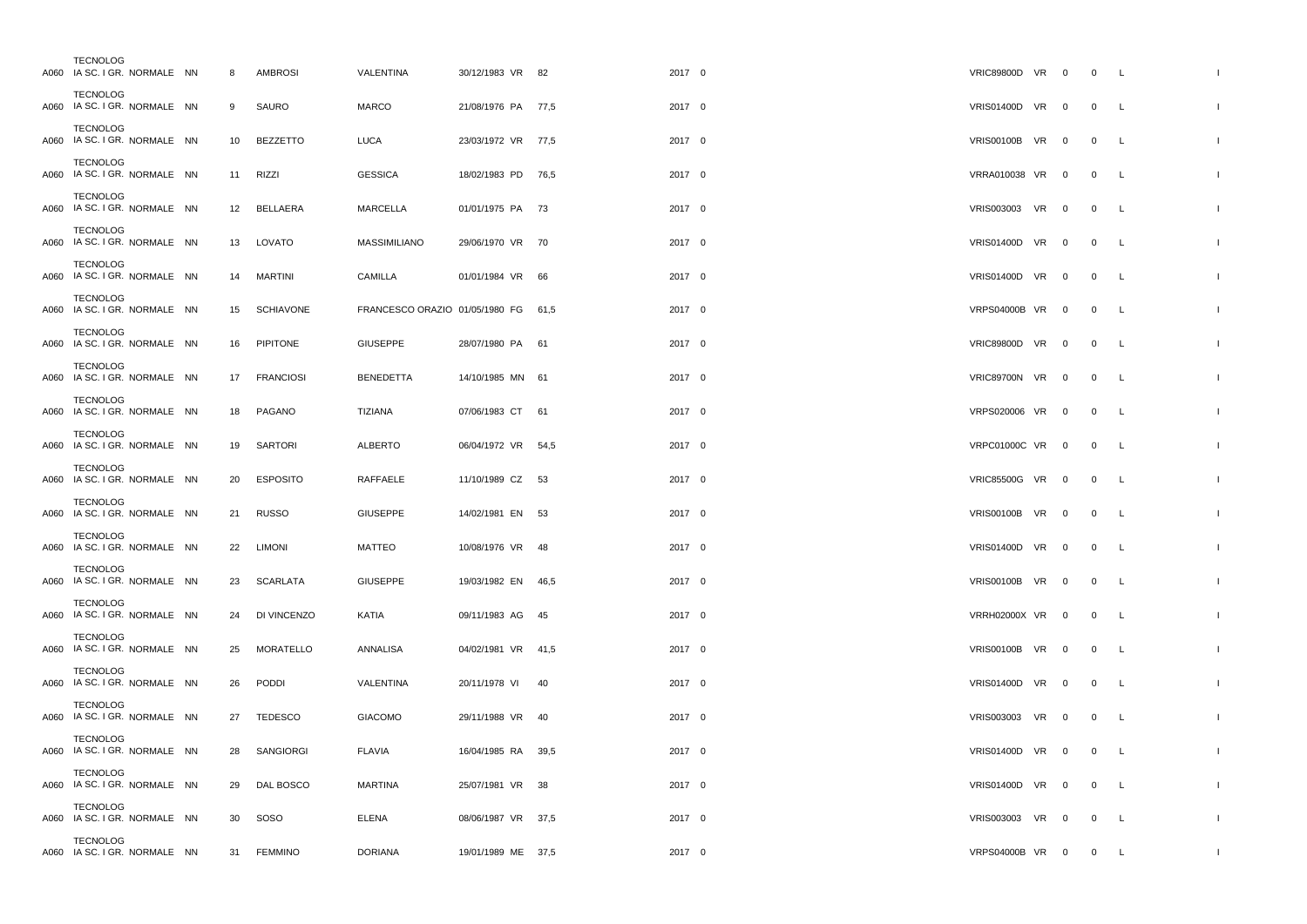| <b>TECNOLOG</b><br>A060 IA SC. I GR. NORMALE NN |  |    | 32 CIARDULLO      | <b>MAURIZIO</b>                 | 04/09/1967 CS 36,5 |      | 2017 0 |        | VRIS01200T VR 0      |                         | $0\qquad L$    |              |  |
|-------------------------------------------------|--|----|-------------------|---------------------------------|--------------------|------|--------|--------|----------------------|-------------------------|----------------|--------------|--|
| <b>TECNOLOG</b><br>A060 IA SC. I GR. NORMALE NN |  | 33 | GAROZZO           | <b>ALESSIA</b>                  | 15/07/1980 CT 36,5 |      | 2017 0 |        | VRSL01000C VR 0      |                         | $\overline{0}$ | L.           |  |
| <b>TECNOLOG</b><br>A060 IA SC. I GR. NORMALE NN |  | 34 | SACCO             | SALVATORE                       | 18/03/1975 TP      | 35   | 2017 0 |        | VRTL01000T VR 0      |                         | $\overline{0}$ | $\mathsf{L}$ |  |
| <b>TECNOLOG</b><br>A060 IA SC. I GR. NORMALE NN |  | 35 | <b>MICHELAZZI</b> | <b>MARCO</b>                    | 29/07/1985 VR 34,5 |      | 2017 0 |        | VRIS01400D VR 0      |                         | $\overline{0}$ | L            |  |
| <b>TECNOLOG</b><br>A060 IA SC. I GR. NORMALE NN |  | 36 | GALOPPO           | MARY                            | 23/02/1992 NA 34   |      | 2017 0 |        | VRIS003003 VR        | $\overline{\mathbf{0}}$ | $\overline{0}$ | L            |  |
| <b>TECNOLOG</b><br>A060 IA SC. I GR. NORMALE NN |  | 37 | <b>BATTAGLIA</b>  | ARIANNA                         | 27/02/1988 VR 33,5 |      | 2017 0 |        | VRIS00100B VR 0      |                         | $\overline{0}$ | L.           |  |
| <b>TECNOLOG</b><br>A060 IA SC. I GR. NORMALE NN |  | 38 | <b>BERARDO</b>    | <b>ALBERTO</b>                  | 15/11/1987 VR 33,5 |      | 2017 0 |        | VRRA010038 VR 0      |                         | $\overline{0}$ | L.           |  |
| <b>TECNOLOG</b><br>A060 IA SC. I GR. NORMALE NN |  | 39 | <b>VITIELLO</b>   | <b>FELICIA</b>                  | 13/02/1981 NA 33   |      | 2017 0 |        | VRPC01000C VR 0      |                         | $\overline{0}$ | $\mathsf{L}$ |  |
| <b>TECNOLOG</b><br>A060 IA SC. I GR. NORMALE NN |  | 40 | <b>VIGHINI</b>    | <b>SIMONETTA</b>                | 25/01/1961 VR 33   |      | 2017 0 |        | VRIC873005 VR 0      |                         | $\overline{0}$ | L.           |  |
| TECNOLOG<br>A060 IA SC. I GR. NORMALE NN        |  | 41 | SPINELLI          | <b>GIULIA</b>                   | 25/02/1990 VR 33   |      | 2017 0 |        | VRIC86200P VR 0      |                         | $\overline{0}$ | L            |  |
| <b>TECNOLOG</b><br>A060 IA SC. I GR. NORMALE NN |  |    | 42 SALVATO        | <b>FRANCESCO</b>                | 24/05/1973 PA 30,5 |      | 2017 0 |        | VRIC89800D VR 0      |                         | $\overline{0}$ | L            |  |
| <b>TECNOLOG</b><br>A060 IA SC. I GR. NORMALE NN |  | 43 | <b>MOLINARO</b>   | <b>FABIO</b>                    | 28/02/1984 CS      | 29,5 | 2017 0 |        | <b>VRIS01400D VR</b> | $\overline{\mathbf{0}}$ | $\mathbf 0$    | L            |  |
| <b>TECNOLOG</b><br>A060 IA SC. I GR. NORMALE NN |  | 44 | SPEDO             | <b>STEFANIA</b>                 | 10/10/1980 VR 29   |      | 2017 0 |        | VRIS01400D VR 0      |                         | $\overline{0}$ | $\mathsf{L}$ |  |
| <b>TECNOLOG</b><br>A060 IA SC. I GR. NORMALE NN |  | 45 | MENEGHELLI        | <b>IRENE</b>                    | 27/11/1991 VR 29   |      | 2017 0 |        | VRIS01400D VR 0      |                         | $\overline{0}$ | L.           |  |
| <b>TECNOLOG</b><br>A060 IA SC. I GR. NORMALE NN |  | 46 | <b>SERGI</b>      | MARIA GRAZIA                    | 12/04/1989 RC 29   |      |        | 2017 0 | VRPC01000C VR 0      |                         | $\overline{0}$ | L.           |  |
| <b>TECNOLOG</b><br>A060 IA SC. I GR. NORMALE NN |  | 47 | <b>MONTAGNANI</b> | ANDREA                          | 11/05/1985 VR 29   |      | 2017 0 |        | VRIS01400D VR 0      |                         | $\overline{0}$ | L            |  |
| <b>TECNOLOG</b><br>A060 IA SC. I GR. NORMALE NN |  | 48 | LUPI              | CHIARA                          | 08/10/1984 VR 29   |      | 2017 0 |        | <b>VRIS00100B VR</b> | $\overline{\mathbf{0}}$ | $\overline{0}$ | L            |  |
| <b>TECNOLOG</b><br>A060 IA SC. I GR. NORMALE NN |  | 49 | DI PILLO          | CARLO                           | 01/09/1975 VR 29   |      | 2017 0 |        | VRIC843009 VR        | $\overline{\mathbf{0}}$ | $\overline{0}$ | L            |  |
| <b>TECNOLOG</b><br>A060 IA SC. I GR. NORMALE NN |  | 50 | DE SISTO          | ORNELLA                         | 24/09/1967 BN 29   |      | 2017 0 |        | VRIC83500A VR 0      |                         | $\overline{0}$ | L            |  |
| <b>TECNOLOG</b><br>A060 IA SC. I GR. NORMALE NN |  | 51 | STIGLIANI         | ANNA MARIA DOMENI(02/02/1965 MI |                    | 28,5 |        | 2017 0 | VRTL01000T VR 0      |                         | $\overline{0}$ | $\mathsf{L}$ |  |
| <b>TECNOLOG</b><br>A060 IA SC. I GR. NORMALE NN |  | 52 | SEBBEN            | SARA                            | 22/05/1973 VB 28   |      | 2017 0 |        | VRPC01000C VR 0      |                         | $\overline{0}$ | $\mathsf{L}$ |  |
| <b>TECNOLOG</b><br>A060 IA SC. I GR. NORMALE NN |  | 53 | MORTELLARO        | <b>IGNAZIO</b>                  | 08/04/1982 AG 27   |      | 2017 0 |        | VRIS01200T VR 0      |                         | $\overline{0}$ | $\mathsf{L}$ |  |
| <b>TECNOLOG</b><br>A060 IA SC. I GR. NORMALE NN |  | 54 | <b>ROSSIGNOLI</b> | <b>ELISA</b>                    | 15/03/1973 VR 27   |      | 2017 0 |        | VRIS00100B VR 0      |                         | $\overline{0}$ | $\mathsf{L}$ |  |
| <b>TECNOLOG</b><br>A060 IA SC. I GR. NORMALE NN |  |    | 55 GIULIARI       | <b>MARTA</b>                    | 28/02/1984 VR 26,5 |      | 2017 0 |        | VRIS00400V VR 0      |                         | $\overline{0}$ | L.           |  |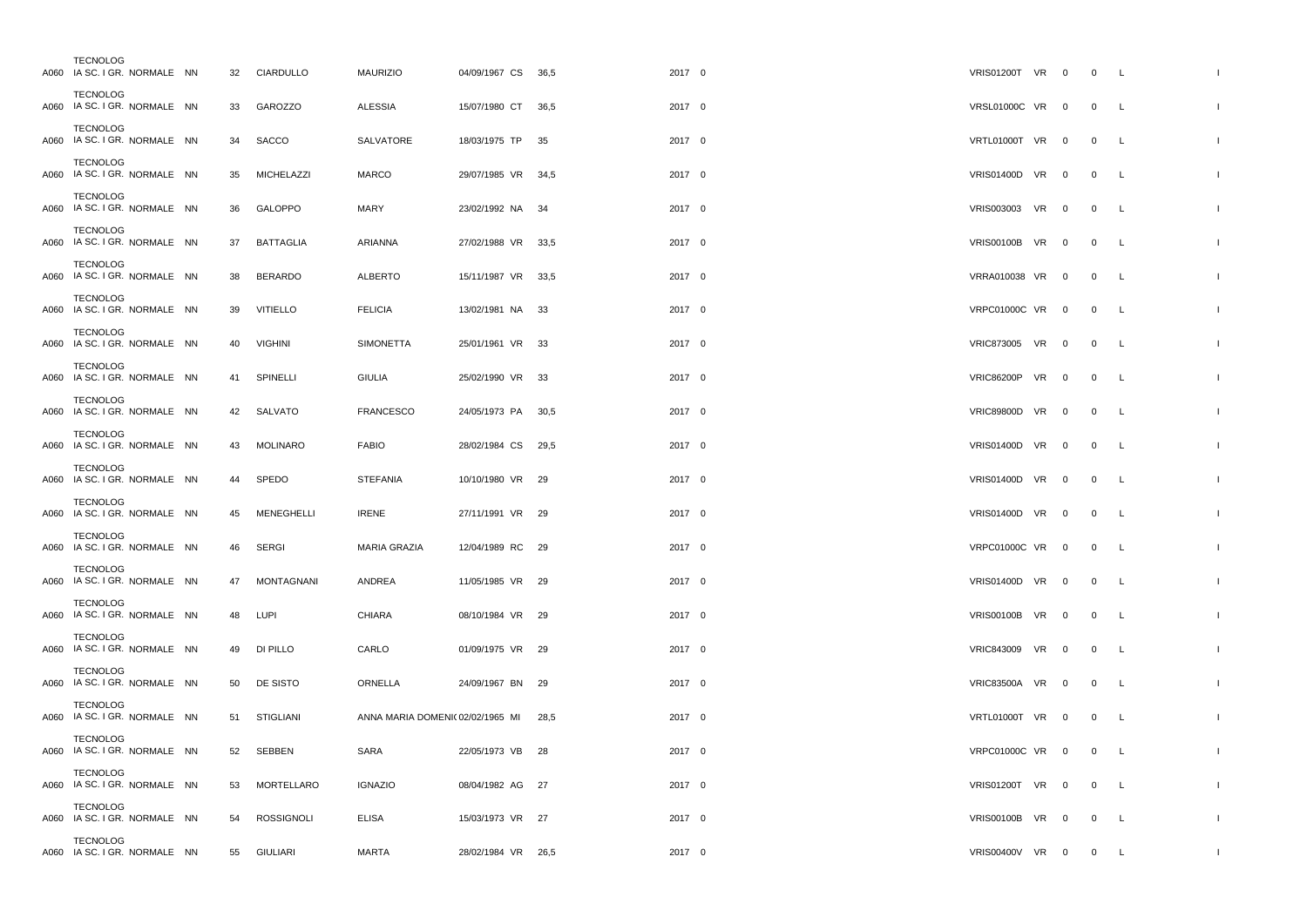|         | <b>TECNOLOG</b><br>A060 IA SC. I GR. NORMALE NN                                     |            |                | 56 MINOZZI        | <b>MASSIMO</b>                      | 02/07/1978 VR 26   |    | 2017 0 | VRIS01400D VR 0      |                         | $0\qquad L$    |              |              |
|---------|-------------------------------------------------------------------------------------|------------|----------------|-------------------|-------------------------------------|--------------------|----|--------|----------------------|-------------------------|----------------|--------------|--------------|
|         | <b>TECNOLOG</b><br>A060 IA SC. I GR. NORMALE NN                                     |            | 57             | <b>LIPOMANI</b>   | <b>ELENA</b>                        | 01/01/1975 VR 25,5 |    | 2017 0 | VRPC01000C VR 0      |                         | $\overline{0}$ | L            |              |
|         | <b>TECNOLOG</b><br>A060 IA SC. I GR. NORMALE NN                                     |            | 58             | <b>BONOMI</b>     | <b>ELENA</b>                        | 10/01/1987 VR 25,5 |    | 2017 0 | VRIC86100V VR 0      |                         | $\overline{0}$ | L.           |              |
|         | <b>TECNOLOG</b><br>A060 IA SC. I GR. NORMALE NN                                     |            | 59             | <b>FRACCARO</b>   | SILVIA                              | 20/01/1988 VR 25,5 |    | 2017 0 | VRIS01400D VR 0      |                         | $\overline{0}$ | $\mathsf{L}$ |              |
|         | <b>TECNOLOG</b><br>A060 IA SC. I GR. NORMALE NN                                     |            | 60             | <b>ESPOSITO</b>   | <b>FERDINANDO</b>                   | 18/10/1977 CZ 25,5 |    | 2017 0 | VRIS009002 VR 0      |                         | $\overline{0}$ | L.           |              |
|         | <b>TECNOLOG</b><br>A060 IA SC. I GR. NORMALE NN                                     |            | 61             | <b>CURCIO</b>     | <b>ANTONIO</b>                      | 22/04/1972 CZ 25,5 |    | 2017 0 | VRRH02000X VR 0      |                         | $\overline{0}$ | L            |              |
|         | <b>TECNOLOG</b><br>A060 IA SC. I GR. NORMALE NN                                     |            |                | 62 MANZALINI      | <b>MASSIMO</b>                      | 01/08/1978 RO 25   |    | 2017 0 | VRIS00400V VR 0      |                         | $\overline{0}$ | $\mathsf{L}$ |              |
|         | <b>TECNOLOG</b><br>A060 IA SC. I GR. NORMALE NN                                     |            | 63             | <b>RODIGHIERO</b> | <b>ILARIA</b>                       | 01/03/1983 PD      | 25 | 2017 0 | <b>VRIS01400D VR</b> | $\overline{\mathbf{0}}$ | $\overline{0}$ | L.           |              |
|         | <b>TECNOLOG</b><br>A060 IA SC. I GR. NORMALE NN                                     |            | 64             | <b>STAROPOLI</b>  | ANNA MARIA                          | 02/01/1981 VV 25   |    | 2017 0 | VRIS00700A VR 0      |                         | $\overline{0}$ | $\mathsf{L}$ |              |
|         | <b>TECNOLOG</b><br>A060 IA SC. I GR. NORMALE NN                                     |            | 65             | <b>MARON</b>      | LAURA                               | 16/06/1978 VR 24,5 |    | 2017 0 | VRIS01400D VR 0      |                         | $\overline{0}$ | L.           |              |
|         | TECNOLOG<br>A060 IA SC. I GR. NORMALE NN                                            |            | 66             | <b>AMBROSI</b>    | WALTER                              | 10/11/1971 VR 24   |    | 2017 0 | VRIS00100B VR 0      |                         | $\overline{0}$ | L            |              |
|         | <b>TECNOLOG</b><br>A060 IA SC. I GR. NORMALE NN                                     |            | 67             | GEREMIA           | FEDERICA ANNA MARI 15/05/1987 CL 24 |                    |    | 2017 0 | VRIC89800D VR 0      |                         | $\overline{0}$ | L            |              |
|         | <b>TECNOLOG</b><br>A060 IA SC. I GR. NORMALE NN                                     |            | 68             | <b>MARCONCINI</b> | MIRCO FILIPPO                       | 22/02/1987 VR 24   |    | 2017 0 | VRTL01000T VR 0      |                         | $\overline{0}$ | $\mathsf{L}$ |              |
|         | <b>TECNOLOG</b><br>A060 IA SC. I GR. NORMALE NN                                     |            | 69             | TRAMARIN          | <b>ELENA</b>                        | 20/12/1978 VR 24   |    | 2017 0 | VRPC01000C VR 0      |                         | $\overline{0}$ | L            |              |
|         | <b>TECNOLOG</b><br>A060 IA SC. I GR. NORMALE NN                                     |            | 70             | PAVAN             | LAURA                               | 22/12/1978 RO 23   |    | 2017 0 | VRIS003003 VR 0      |                         | $\overline{0}$ | L.           |              |
|         | <b>TECNOLOG</b><br>A060 IA SC. I GR. NORMALE NN                                     |            | 71             | SIGNORETTO        | <b>MARCO</b>                        | 04/06/1974 VR 22,5 |    | 2017 0 | <b>VRIS00100B VR</b> | $\overline{\mathbf{0}}$ | $\overline{0}$ | L            |              |
|         | <b>TECNOLOG</b><br>A060 IA SC. I GR. NORMALE NN                                     |            |                | 72 CARNOVALE      | MARIALUISA                          | 21/05/1984 VV 22   |    | 2017 0 | VRPS06000L VR 0      |                         | $\overline{0}$ | $\mathsf{L}$ |              |
|         | <b>TECNOLOG</b><br>A060 IA SC. I GR. NORMALE NN                                     |            |                | 73 GRASSO         | <b>GIULIANO</b>                     | 03/08/1991 TP 21   |    | 2017 0 | VRRH02000X VR 0      |                         | $\overline{0}$ | L            |              |
|         | TECNOLOG<br>A060 IA SC. I GR. NORMALE NN                                            |            | 74             | <b>TAFURO</b>     | <b>PAOLA</b>                        | 03/02/1970 AV 20   |    | 2017 0 | VRPC01000C VR 0      |                         | $\overline{0}$ | L            |              |
|         | <b>TECNOLOG</b><br>A060 IA SC. I GR. NORMALE NN<br><b>LINGUA</b><br><b>STRANIER</b> |            |                | 75 SOLA           | ALESSANDRO                          | 02/07/1982 PD 17   |    | 2017 0 | VRIS01400D VR 0      |                         | $\overline{0}$ | L            |              |
| AA25 E) | A<br>(FRANCES<br>LINGUA<br><b>STRANIER</b><br>A                                     | NORMALE NN | $\overline{1}$ | <b>MARINI</b>     | SILVIA                              | 01/07/1970 VR 148  |    | 2017 0 | VRPC01000C VR 0      |                         | $0 \quad L$    |              |              |
| AA25 E) | (FRANCES                                                                            | NORMALE NN | $\overline{2}$ | <b>ESPOSITO</b>   | <b>IMMACOLATA</b>                   | 25/07/1981 NA 117  |    | 2017 0 | VRIS003003 VR 0      |                         | $\overline{0}$ | L.           | $\mathbf{I}$ |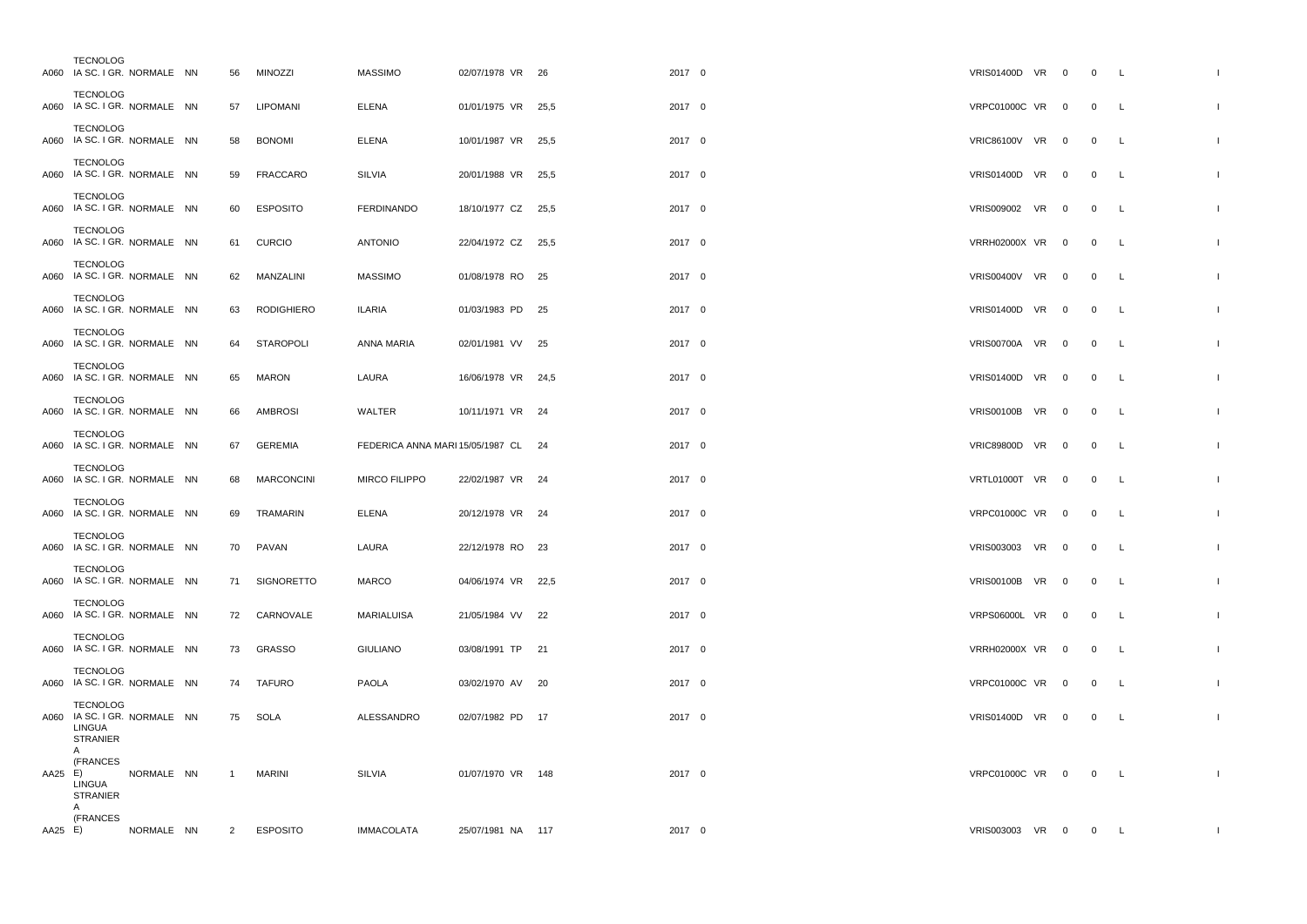|         | LINGUA<br><b>STRANIER</b>           |                           |                |                 |                   |                     |            |                     |  |             |                |
|---------|-------------------------------------|---------------------------|----------------|-----------------|-------------------|---------------------|------------|---------------------|--|-------------|----------------|
| AA25 E) | A<br>(FRANCES<br>LINGUA<br>STRANIER | NORMALE NN                | 3              | GOZZOLINO       | CARMELINDA        | 06/09/1980 NA 59,5  | 2017 0     | VRIS003003 VR 0 0 L |  |             |                |
|         | A<br>LINGUA<br><b>STRANIER</b>      | AB25 (INGLESE) NORMALE NN | $\overline{1}$ | <b>BICEGO</b>   | LORENZA           | 05/12/1978 VR 120,5 | 2017 0 P 0 | VRPC01000C VR 0     |  | 0 L         |                |
|         | A<br>LINGUA<br><b>STRANIER</b>      | AB25 (INGLESE) NORMALE NN | $\overline{2}$ | <b>BOTTINO</b>  | AMELIA            | 03/06/1973 CS 113,5 | 2017 0     | VRPC01000C VR 0     |  | 0 L         |                |
|         | A<br>LINGUA<br><b>STRANIER</b>      | AB25 (INGLESE) NORMALE NN | 3              | MADEO           | MILENA            | 16/03/1980 EE 111,5 | 2017 0 P 0 | VRPC01000C VR 0 0 L |  |             |                |
|         | A<br>LINGUA<br>STRANIER             | AB25 (INGLESE) NORMALE NN | $\overline{4}$ | <b>ROTOLO</b>   | EMANUELA          | 17/02/1971 VR 106,5 | 2017 0     | VRIC857007 VR 0 0 L |  |             |                |
|         | A<br>LINGUA<br><b>STRANIER</b>      | AB25 (INGLESE) NORMALE NN | 5              | <b>ESPOSITO</b> | <b>IMMACOLATA</b> | 25/07/1981 NA 105   | 2017 0     | VRIS003003 VR 0     |  | 0 L         |                |
|         | A<br>LINGUA<br><b>STRANIER</b>      | AB25 (INGLESE) NORMALE NN | 6              | <b>FONSATI</b>  | ANNA              | 04/07/1980 VR 89    | 2017 0     | VRIS00100B VR 0     |  | $0\qquad L$ |                |
|         | A<br>LINGUA<br><b>STRANIER</b>      | AB25 (INGLESE) NORMALE NN | $\overline{7}$ | PASSARINI       | LUISA             | 09/08/1973 VR 85,5  | 2017 0     | VRIS00100B VR 0     |  | 0 L         |                |
|         | A<br>LINGUA<br>STRANIER             | AB25 (INGLESE) NORMALE NN | 8              | LEARDINI        | <b>LISA MARIA</b> | 02/02/1977 VR 78,5  | 2017 0     | VRIS00100B VR 0     |  | 0 L         |                |
|         | A<br>LINGUA<br><b>STRANIER</b>      | AB25 (INGLESE) NORMALE NN | 9              | <b>CHIEPPE</b>  | SIMONE            | 24/03/1975 VR 73,5  | 2017 0     | VRIC89800D VR 0     |  | 0 L         |                |
|         | A<br>LINGUA<br>STRANIER             | AB25 (INGLESE) NORMALE NN |                | 10 BIANCHINI    | <b>BEATRICE</b>   | 07/09/1970 VR 73    | 2017 0     | VRRA010038 VR 0 0 L |  |             |                |
|         | A<br>LINGUA<br><b>STRANIER</b>      | AB25 (INGLESE) NORMALE NN |                | 11 MARCHESINI   | GAIA              | 15/06/1977 VR 53    | 2017 0     | VRIS00100B VR 0 0 L |  |             |                |
|         | A<br>LINGUA<br><b>STRANIER</b>      | AB25 (INGLESE) NORMALE NN |                | 12 SICCHIERO    | SARA              | 04/01/1981 VI 52,5  | 2017 0     | VRPC01000C VR 0     |  | $0\qquad L$ |                |
|         | A<br>LINGUA<br><b>STRANIER</b>      | AB25 (INGLESE) NORMALE NN |                | 13 LORENZETTO   | <b>ELENA</b>      | 23/01/1988 PD 52    | 2017 0     | VRIC89800D VR 0     |  | 0 L         |                |
|         | A<br>LINGUA<br>STRANIER             | AB25 (INGLESE) NORMALE NN |                | 14 MERLI        | AGNESE            | 03/01/1989 VR 51    | 2017 0     | VRPC01000C VR 0 0 L |  |             | $\mathbf{I}$   |
|         | A –<br>LINGUA<br><b>STRANIER</b>    | AB25 (INGLESE) NORMALE NN |                | 15 GOZZOLINO    | CARMELINDA        | 06/09/1980 NA 50,5  | 2017 0     | VRIS003003 VR 0 0 L |  |             | $\mathbf{L}$   |
|         | A<br>LINGUA<br><b>STRANIER</b>      | AB25 (INGLESE) NORMALE NN |                | 16 ARGENTIERI   | ROSA              | 02/11/1983 FG 47,5  | 2017 0     | VRIS003003 VR 0 0 L |  |             | $\blacksquare$ |
|         | A                                   | AB25 (INGLESE) NORMALE NN |                | 17 AFRICANO     | VALERIA MARIA     | 08/02/1981 CT 40    | 2017 0     | VRPS020006 VR 0 0 L |  |             | $\mathbf{I}$   |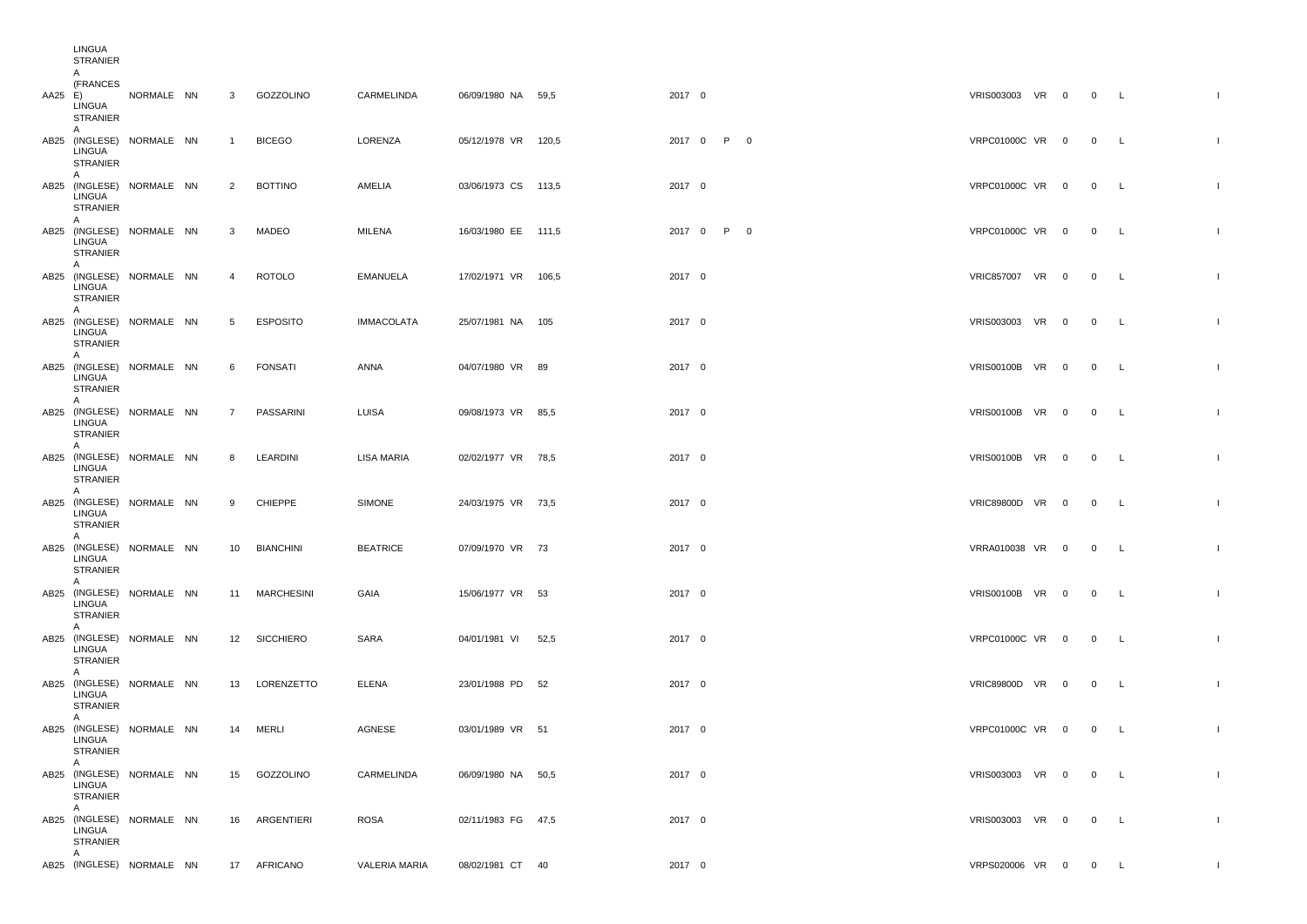|                              | LINGUA<br><b>STRANIER</b><br>A                                                                                                                                                               |            |           |                                                                       |                                                                                              |                                                                                                      |                                                                                                                                  |                             |                                                                    |                                                                                                                                                   |                                                                                                    |                                                                                                            |                                                |                |
|------------------------------|----------------------------------------------------------------------------------------------------------------------------------------------------------------------------------------------|------------|-----------|-----------------------------------------------------------------------|----------------------------------------------------------------------------------------------|------------------------------------------------------------------------------------------------------|----------------------------------------------------------------------------------------------------------------------------------|-----------------------------|--------------------------------------------------------------------|---------------------------------------------------------------------------------------------------------------------------------------------------|----------------------------------------------------------------------------------------------------|------------------------------------------------------------------------------------------------------------|------------------------------------------------|----------------|
|                              | AB25 (INGLESE) NORMALE NN<br>LINGUA<br>STRANIER                                                                                                                                              |            |           |                                                                       | 18 CHINAGLIA                                                                                 | <b>ERIKA</b>                                                                                         | 24/12/1980 PD 38                                                                                                                 |                             | 2017 0                                                             | VRIS003003 VR 0                                                                                                                                   |                                                                                                    | 0 L                                                                                                        |                                                | $\blacksquare$ |
|                              | A<br>AB25 (INGLESE) NORMALE NN<br>LINGUA<br><b>STRANIER</b><br>$\overline{A}$                                                                                                                |            |           | 19                                                                    | CERAVOLO                                                                                     | MANUELA                                                                                              | 13/06/1977 MI 37,5                                                                                                               |                             | 2017 0                                                             | VRPC01000C VR 0                                                                                                                                   |                                                                                                    | $0\qquad L$                                                                                                |                                                |                |
|                              | AB25 (INGLESE) NORMALE NN<br>LINGUA<br><b>STRANIER</b>                                                                                                                                       |            |           | 20                                                                    | GUARISE                                                                                      | LAURETTA                                                                                             | 13/07/1963 VR 33                                                                                                                 |                             | 2017 0                                                             | VRIS00100B VR 0                                                                                                                                   |                                                                                                    | $\overline{0}$                                                                                             | $\mathsf{L}$                                   |                |
|                              | A<br>AB25 (INGLESE) NORMALE NN<br>LINGUA<br><b>STRANIER</b>                                                                                                                                  |            |           |                                                                       | 21 TAGETTI                                                                                   | ANNALISA                                                                                             | 30/07/1989 VR 32                                                                                                                 |                             | 2017 0                                                             | VRIS01400D VR 0                                                                                                                                   |                                                                                                    | $0\qquad L$                                                                                                |                                                |                |
|                              | A<br>AB25 (INGLESE) NORMALE NN<br>LINGUA<br><b>STRANIER</b>                                                                                                                                  |            |           |                                                                       | 22 AMBROSO                                                                                   | <b>MARTA MARIA</b>                                                                                   | 23/04/1976 VR 30,5                                                                                                               |                             | 2017 0                                                             | VRIS003003 VR 0                                                                                                                                   |                                                                                                    | $0$ L                                                                                                      |                                                |                |
|                              | A<br>AB25 (INGLESE) NORMALE NN<br>LINGUA<br><b>STRANIER</b>                                                                                                                                  |            |           | 23                                                                    | <b>BISCUOLA</b>                                                                              | CELESTE                                                                                              | 21/07/1989 RO 29,5                                                                                                               |                             | 2017 0                                                             | VRIS003003 VR 0                                                                                                                                   |                                                                                                    | $0\qquad L$                                                                                                |                                                |                |
|                              | A<br>AB25 (INGLESE) NORMALE NN<br>LINGUA<br><b>STRANIER</b><br>A                                                                                                                             |            |           | 24                                                                    | <b>STRUFFI</b>                                                                               | <b>BIANCALAURA</b>                                                                                   | 14/07/1972 FR 27                                                                                                                 |                             | 2017 0                                                             | VRIS00700A VR 0                                                                                                                                   |                                                                                                    | $\overline{0}$                                                                                             | $\mathsf{L}$                                   |                |
|                              | AB25 (INGLESE) NORMALE NN<br><b>LINGUA</b><br><b>STRANIER</b><br>$\overline{A}$                                                                                                              |            |           | 25                                                                    | BELLUZZO                                                                                     | <b>DONATELLA</b>                                                                                     | 08/05/1960 VR 24,5                                                                                                               |                             | 2017 0                                                             | VRPC01000C VR 0                                                                                                                                   |                                                                                                    | $\overline{0}$                                                                                             | $\mathsf{L}$                                   |                |
|                              | AB25 (INGLESE) NORMALE NN<br>LINGUA<br>STRANIER<br>$\overline{A}$                                                                                                                            |            |           | 26                                                                    | PIMENOFF                                                                                     | <b>ELENA</b>                                                                                         | 02/12/1967 TV 24                                                                                                                 |                             | 2017 0                                                             | VRIS01400D VR 0                                                                                                                                   |                                                                                                    | $0\qquad L$                                                                                                |                                                |                |
| AB56<br>AB56<br>AB56<br>AB56 | AB25 (INGLESE) NORMALE NN<br>CHITARRA<br>CHITARRA NORMALE<br>CHITARRA NORMALE NN<br>CHITARRA NORMALE NN<br>AB56 CHITARRA NORMALE NN<br>AB56 CHITARRA NORMALE NN<br>LINGUA<br><b>STRANIER</b> | NORMALE NN | <b>NN</b> | 27<br>$\mathbf{1}$<br>$\overline{2}$<br>3<br>$\overline{4}$<br>5<br>6 | <b>COELATI RAMA</b><br>PALOMBA<br><b>MANCUSO</b><br>POLO<br>DE LUIGI<br><b>PESIC</b><br>RIVA | ANGELA CAMILLA<br>PASQUALE<br><b>STEFANO</b><br>MATTEO<br><b>ANTONIO</b><br>MILAN<br><b>VERONICA</b> | 13/10/1989 MN 22,5<br>21/08/1982 NA<br>28/05/1988 SA<br>09/06/1977 VR 67,5<br>09/02/1988 MS<br>30/12/1986 EE<br>09/12/1994 PV 27 | 149,2<br>69,5<br>58,6<br>33 | 2017 0<br>2017 0<br>2017 0<br>2017 0<br>2017 0<br>2017 0<br>2017 0 | VRIC857007 VR 0<br><b>VRPM01000L VR</b><br><b>VRPM01000L VR</b><br><b>VRIC89800D VR</b><br>VRPM01000L VR<br>VRIC8AB00N VR<br><b>VRPM01000L VR</b> | $\overline{0}$<br>$\overline{0}$<br>$\overline{0}$<br>$\Omega$<br>$\overline{0}$<br>$\overline{0}$ | $\mathbf 0$<br>$\mathbf{0}$<br>$\mathsf{O}$<br>$\mathbf{0}$<br>$\mathsf{O}$<br>$\mathbf 0$<br>$\mathbf{0}$ | $\blacksquare$<br>D<br>D<br>D<br>L.<br>L<br>L. |                |
| $AC25$ $O)$                  | A<br>(SPAGNOL<br>LINGUA<br><b>STRANIER</b><br>A                                                                                                                                              | NORMALE NN |           | $\mathbf{1}$                                                          | VACCARI                                                                                      | DANIELA                                                                                              | 08/01/1965 RO 107                                                                                                                |                             | 2017 0                                                             | VRPC01000C VR 0                                                                                                                                   |                                                                                                    | $\overline{0}$                                                                                             | $\mathsf{L}$                                   |                |
| $AC25$ O)                    | (SPAGNOL<br>LINGUA<br><b>STRANIER</b>                                                                                                                                                        | NORMALE NN |           | 2                                                                     | <b>FONSATI</b>                                                                               | ANNA                                                                                                 | 04/07/1980 VR 62                                                                                                                 |                             | 2017 0                                                             | VRIS00100B VR 0                                                                                                                                   |                                                                                                    | $0\qquad L$                                                                                                |                                                |                |
| $AC25$ O)                    | A<br>(SPAGNOL<br>LINGUA<br>STRANIER                                                                                                                                                          | NORMALE NN |           | 3                                                                     | MASCONALE                                                                                    | CHIARA                                                                                               | 13/02/1989 VR 57                                                                                                                 |                             | 2017 0                                                             | VRTD10000N VR 0                                                                                                                                   |                                                                                                    | $0\qquad L$                                                                                                |                                                |                |
| $AC25$ O)                    | A<br>(SPAGNOL<br>LINGUA<br><b>STRANIER</b>                                                                                                                                                   | NORMALE NN |           | $\overline{a}$                                                        | CHIEPPE                                                                                      | <b>SIMONE</b>                                                                                        | 24/03/1975 VR 56                                                                                                                 |                             | 2017 0                                                             | VRIC89800D VR 0                                                                                                                                   |                                                                                                    | $\overline{0}$                                                                                             | $\mathsf{L}$                                   |                |
| $AC25$ O)                    | A<br>(SPAGNOL                                                                                                                                                                                | NORMALE NN |           |                                                                       | 5 SICCHIERO                                                                                  | SARA                                                                                                 | 04/01/1981 VI 52,5                                                                                                               |                             | 2017 0                                                             | VRPC01000C VR 0                                                                                                                                   |                                                                                                    | $\overline{0}$                                                                                             | $\mathsf{L}$                                   | -1             |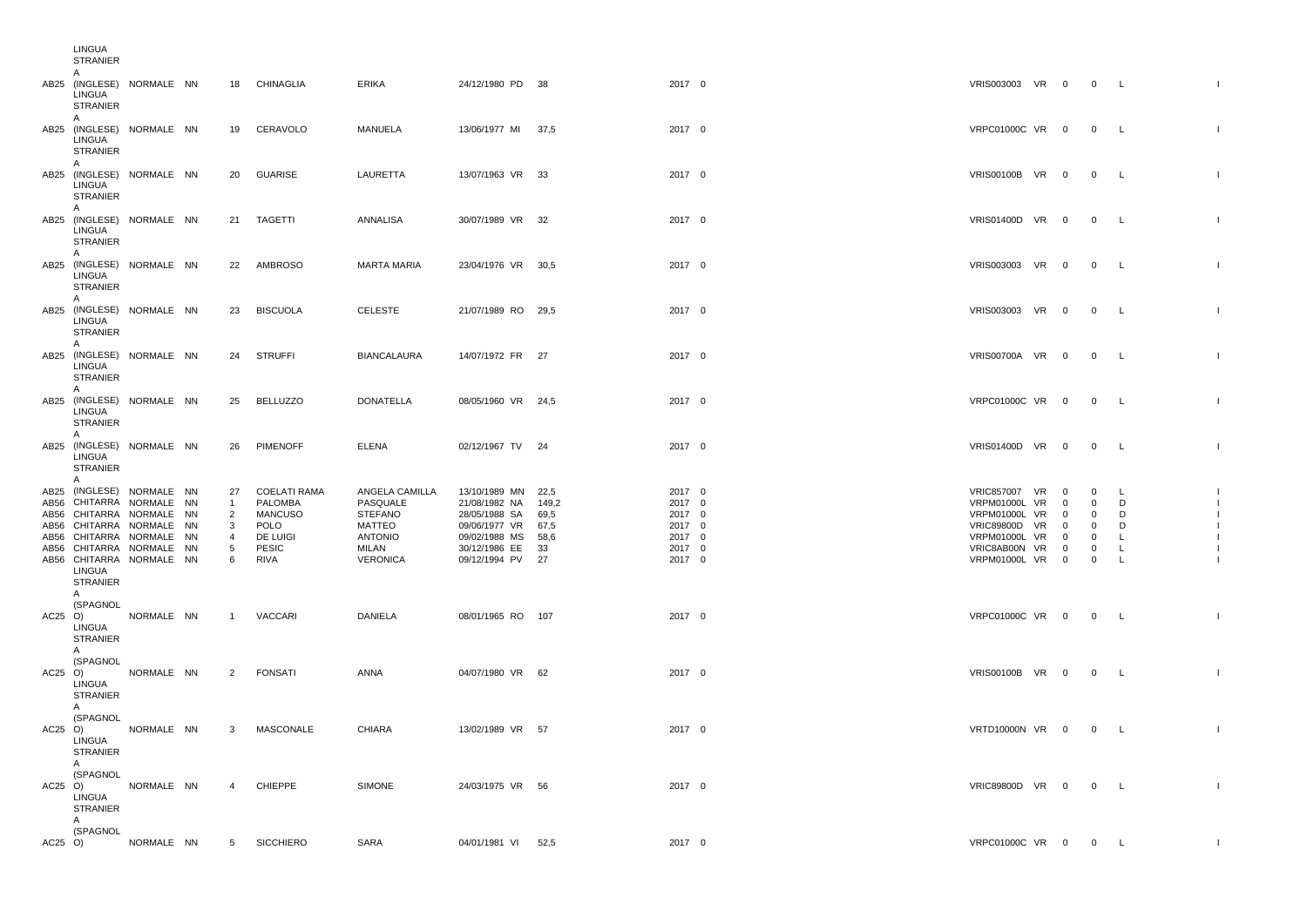|           | LINGUA<br><b>STRANIER</b>                                              |               |                 |                  |                      |                     |        |            |  |                     |  |             |              |
|-----------|------------------------------------------------------------------------|---------------|-----------------|------------------|----------------------|---------------------|--------|------------|--|---------------------|--|-------------|--------------|
| $AC25$ O) | A<br>(SPAGNOL<br>LINGUA<br>STRANIER                                    | NORMALE NN    | 6               | LORENZETTO       | <b>ELENA</b>         | 23/01/1988 PD 40    | 2017 0 |            |  | VRIC89800D VR 0 0 L |  |             | $\mathbf{I}$ |
| $AC25$ O) | A<br>(SPAGNOL<br>LINGUA<br>STRANIER                                    | NORMALE NN    | $7\overline{ }$ | AFRICANO         | <b>VALERIA MARIA</b> | 08/02/1981 CT 40    | 2017 0 |            |  | VRPS020006 VR 0     |  | $0\qquad L$ |              |
|           | A<br>(SPAGNOL<br>$AC25$ $O$ )<br>LINGUA<br><b>STRANIER</b>             | NORMALE NN    | 8               | TAGETTI          | ANNALISA             | 30/07/1989 VR 32    | 2017 0 |            |  | VRIS01400D VR 0     |  | $0\qquad L$ |              |
|           | A<br>(SPAGNOL<br>$AC25$ $O$ )<br>LINGUA<br>STRANIER                    | NORMALE NN    | 9               | CERAVOLO         | MANUELA              | 13/06/1977 MI 31,5  | 2017 0 |            |  | VRPC01000C VR 0     |  | $0\qquad L$ |              |
|           | A<br>(SPAGNOL<br>$AC25$ O)<br>SECONDAR<br>IA DI                        | NORMALE NN    |                 | 10 AMBROSO       | MARTA MARIA          | 23/04/1976 VR 30,5  | 2017 0 |            |  | VRIS003003 VR 0     |  | $0\qquad L$ |              |
|           | PRIMO<br>AD00 GRADO SOST. MINO CH<br>SECONDAR<br>ia di                 |               | $\mathbf{1}$    | <b>BICEGO</b>    | LORENZA              | 05/12/1978 VR 120,5 |        | 2017 0 P 0 |  | VRPC01000C VR 0     |  | $0\qquad L$ |              |
|           | PRIMO<br>AD00 GRADO<br>SECONDAR<br>IA DI                               | SOST. MINO CH | $\overline{2}$  | MADEO            | MILENA               | 16/03/1980 EE 111,5 |        | 2017 0 P 0 |  | VRPC01000C VR 0     |  | $0\qquad L$ |              |
|           | PRIMO<br>AD00 GRADO<br>SECONDAR<br>IA DI                               | SOST. MINO DH | $\mathbf{1}$    | <b>BICEGO</b>    | LORENZA              | 05/12/1978 VR 120,5 |        | 2017 0 P 0 |  | VRPC01000C VR 0     |  | $0\qquad L$ |              |
|           | PRIMO<br>AD00 GRADO<br>SECONDAR<br>IA DI                               | SOST. MINO DH | $\overline{2}$  | MADEO            | MILENA               | 16/03/1980 EE 111,5 |        | 2017 0 P 0 |  | VRPC01000C VR 0     |  | $0\quad L$  |              |
|           | PRIMO<br>AD00 GRADO SOST. MINO EH<br>SECONDAR<br>IA DI                 |               | $\mathbf{1}$    | <b>BICEGO</b>    | LORENZA              | 05/12/1978 VR 120,5 |        | 2017 0 P 0 |  | VRPC01000C VR 0     |  | $0\qquad L$ |              |
|           | PRIMO<br>AD00 GRADO<br>LINGUA<br>STRANIER                              | SOST. MINO EH | $\overline{2}$  | MADEO            | MILENA               | 16/03/1980 EE 111,5 |        | 2017 0 P 0 |  | VRPC01000C VR 0     |  | $0\qquad L$ |              |
|           | $\mathsf{A}$<br>AD25 (TEDESCO) NORMALE NN<br>LINGUA<br><b>STRANIER</b> |               | 1               | <b>FERRIGATO</b> | LUISA                | 03/08/1969 VR 140   | 2017 0 |            |  | VRPC01000C VR 0     |  | $0\qquad L$ |              |
|           | A<br>AD25 (TEDESCO) NORMALE NN<br>LINGUA<br><b>STRANIER</b>            |               | $\overline{2}$  | <b>BORIN</b>     | ALESSANDRA           | 19/07/1984 VR 118   | 2017 0 |            |  | VRPC01000C VR 0     |  | $0\qquad L$ |              |
|           | $\mathsf{A}$<br>AD25 (TEDESCO) NORMALE NN<br>LINGUA<br><b>STRANIER</b> |               |                 | 3 LEARDINI       | <b>LISA MARIA</b>    | 02/02/1977 VR 111,5 | 2017 0 |            |  | VRIS00100B VR 0     |  | $0\qquad L$ | $\mathbf{I}$ |
|           | A<br>AD25 (TEDESCO) NORMALE NN<br>LINGUA<br>STRANIER                   |               | 4               | PASSARINI        | LUISA                | 09/08/1973 VR 82,5  | 2017 0 |            |  | VRIS00100B VR 0 0 L |  |             | $\mathbf{L}$ |
|           | A<br>AD25 (TEDESCO) NORMALE NN<br>LINGUA<br><b>STRANIER</b>            |               | 5               | MARCHESINI       | GAIA                 | 15/06/1977 VR 65    | 2017 0 |            |  | VRIS00100B VR 0 0 L |  |             | $\mathbf{L}$ |
|           | A<br>AD25 (TEDESCO) NORMALE NN                                         |               | 6               | <b>FURLANI</b>   | SONIA                | 15/01/1969 RO 51,5  | 2017 0 |            |  | VRPC01000C VR 0 0 L |  |             | $\mathbf{I}$ |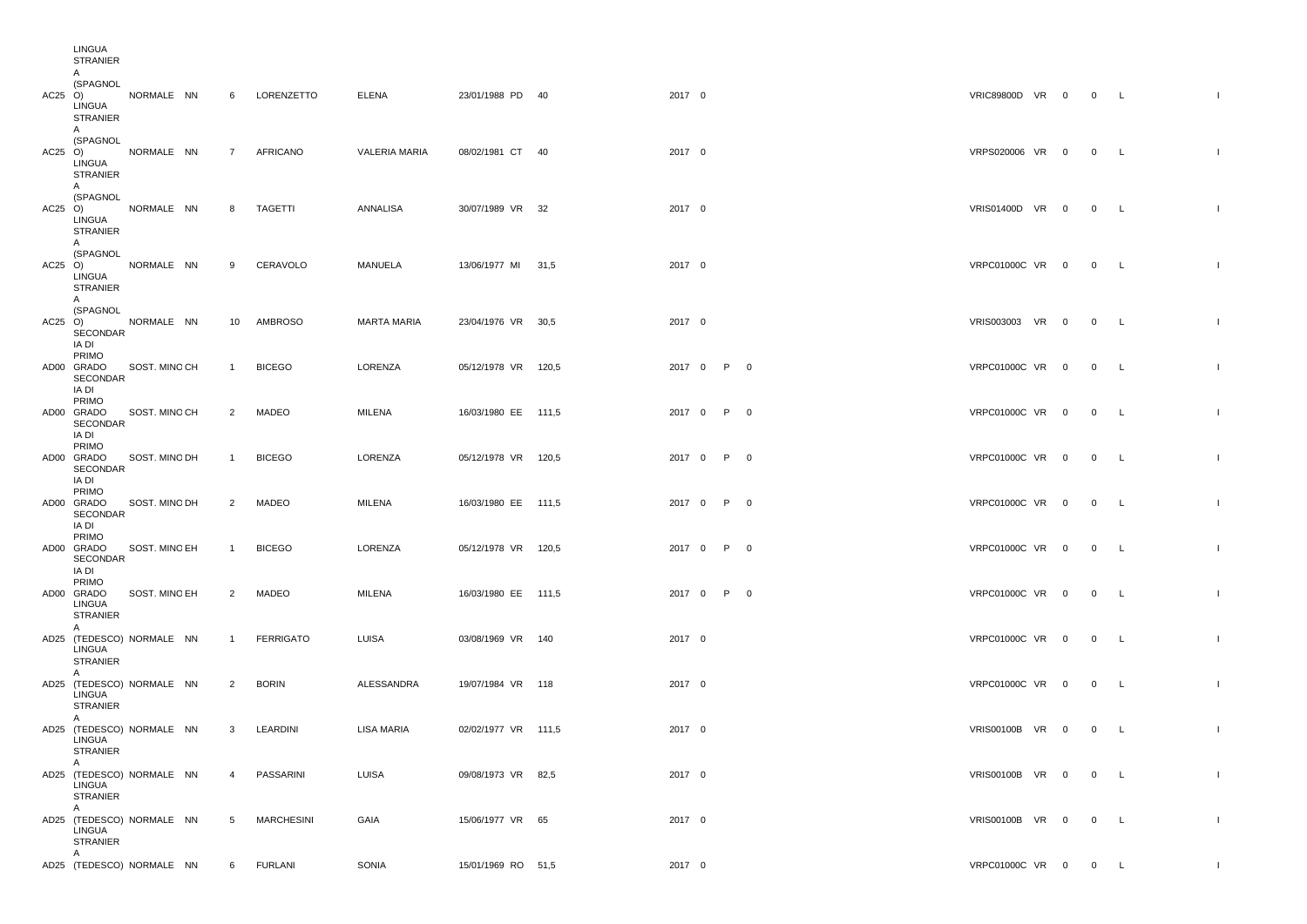|         | LINGUA<br><b>STRANIER</b>                                              |            |                |                   |                                      |                     |       |        |                      |    |                          |                |                          |              |
|---------|------------------------------------------------------------------------|------------|----------------|-------------------|--------------------------------------|---------------------|-------|--------|----------------------|----|--------------------------|----------------|--------------------------|--------------|
|         | A<br>AD25 (TEDESCO) NORMALE NN<br>LINGUA<br><b>STRANIER</b>            |            | $\overline{7}$ | MERLI             | AGNESE                               | 03/01/1989 VR 51    |       | 2017 0 | VRPC01000C VR 0      |    |                          | 0 L            |                          |              |
|         | A<br>AD25 (TEDESCO) NORMALE NN<br>LINGUA<br><b>STRANIER</b><br>A       |            | 8              | <b>CHINAGLIA</b>  | ERIKA                                | 24/12/1980 PD       | - 44  | 2017 0 | VRIS003003 VR 0      |    |                          | $\overline{0}$ | $\mathsf{L}$             |              |
|         | AD25 (TEDESCO) NORMALE NN<br>LINGUA<br><b>STRANIER</b><br>$\mathsf{A}$ |            | 9              | VASCON            | <b>UMBERTO</b>                       | 30/01/1989 VI       | - 35  | 2017 0 | VRIS00100B VR 0      |    |                          | $\mathbf 0$    | <b>L</b>                 |              |
|         | AD25 (TEDESCO) NORMALE NN<br>LINGUA<br><b>STRANIER</b><br>A            |            | 10             | GUARISE           | LAURETTA                             | 13/07/1963 VR 33    |       | 2017 0 | VRIS00100B VR 0      |    |                          | $0\qquad L$    |                          |              |
|         | AD25 (TEDESCO) NORMALE NN<br>LINGUA<br><b>STRANIER</b><br>A            |            | 11             | <b>BISCUOLA</b>   | <b>CELESTE</b>                       | 21/07/1989 RO 29.5  |       | 2017 0 | VRIS003003 VR 0      |    |                          | 0 L            |                          |              |
|         | AD25 (TEDESCO) NORMALE NN<br>LINGUA<br><b>STRANIER</b><br>A            |            |                | 12 STRUFFI        | <b>BIANCALAURA</b>                   | 14/07/1972 FR 27    |       | 2017 0 | VRIS00700A VR 0      |    |                          | $0\qquad L$    |                          |              |
|         | AD25 (TEDESCO) NORMALE NN                                              |            | 13             | PIMENOFF          | <b>ELENA</b>                         | 02/12/1967 TV       | - 24  | 2017 0 | <b>VRIS01400D VR</b> |    | $\mathbf 0$              | $\mathbf 0$    | <b>L</b>                 |              |
|         | AG56 FLAUTO                                                            | NORMALE NN | $\mathbf{1}$   | SORIANI           | ALICE                                | 30/03/1985 RM 52    |       | 2017 0 | VRIC837002 VR        |    | $\overline{0}$           | $\mathbf 0$    | D                        |              |
|         | AG56 FLAUTO                                                            | NORMALE NN | $\overline{2}$ | LA TORRE          | VINCENZA                             | 19/09/1988 FG       | 15    | 2017 0 | VRPM01000L VR        |    | $\mathbf 0$              | 0              | L                        |              |
|         | AG56 FLAUTO<br><b>PIANOFOR</b>                                         | NORMALE NN | 3              | <b>FRANCHINI</b>  | <b>BERNARDINO</b>                    | 26/04/1993 MT       | 12    | 2017 0 | VRPM01000L VR        |    | $\overline{\phantom{0}}$ | $\mathbf 0$    | L                        |              |
| AJ56 TE | <b>PIANOFOR</b>                                                        | NORMALE NN | 1              | AUGELLI           | <b>STEFANO</b>                       | 13/12/1986 BA 142.5 |       | 2017 0 | VRPM01000L VR 0      |    |                          | 0              | D                        |              |
| AJ56    | TE                                                                     | NORMALE NN | 2              | VALERIO           | <b>MATTEO</b>                        | 05/07/1973 MI       | 115   | 2017 0 | VRPM01000L VR        |    | $\overline{\mathbf{0}}$  | 0              | L                        |              |
| AJ56 TE | <b>PIANOFOR</b>                                                        | NORMALE NN | 3              | BAGLIERI          | PAOLO                                | 21/07/1984 RG       | 104,5 | 2017 0 | VRIC89600T VR 0      |    |                          | $\mathbf 0$    | $\mathsf{L}$             |              |
| AJ56 TE | <b>PIANOFOR</b>                                                        | NORMALE NN | 4              | PONTAROLLO        | ALESSANDRO                           | 20/09/1982 VR       | 95    | 2017 0 | VRPS06000L VR        |    | $\overline{\mathbf{0}}$  | $\mathbf 0$    | D                        |              |
| AJ56 TE | <b>PIANOFOR</b>                                                        | NORMALE NN | 5              | PETROSINO         | RAFFAELLA                            | 28/03/1989 VR 86,7  |       | 2017 0 | VRVE01000P VR        |    | $\overline{\phantom{0}}$ | 0              | <b>L</b>                 |              |
| AJ56 TE | <b>PIANOFOR</b>                                                        | NORMALE NN | 6              | <b>DELLI NOCI</b> | <b>FEDERICA</b>                      | 23/09/1987 TA 81    |       | 2017 0 | VRIC84600R VR        |    | $\overline{\mathbf{0}}$  | 0              | Q                        |              |
|         | <b>PIANOFOR</b>                                                        |            |                |                   |                                      |                     |       |        |                      |    |                          |                |                          |              |
| AJ56 TE | <b>PIANOFOR</b>                                                        | NORMALE NN | $\overline{7}$ | <b>FONTANA</b>    | <b>MICHELE</b>                       | 04/02/1984 VR 79,7  |       | 2017 0 | VRPM01000L VR        |    | $\overline{0}$           | 0              | D                        |              |
| AJ56 TE | <b>PIANOFOR</b>                                                        | NORMALE NN | 8              | RAO               | <b>ELISA</b>                         | 27/04/1988 CT       | 57,5  | 2017 0 | VRIC89600T VR        |    | $\overline{\mathbf{0}}$  | 0              | D                        |              |
| AJ56    | TE<br><b>PIANOFOR</b>                                                  | NORMALE NN | 9              | TROTTA            | <b>ANTONIO</b>                       | 03/05/1975 SA       | 54,5  | 2017 0 | <b>VRIC895002</b>    | VR | $\overline{\mathbf{0}}$  | $\mathbf 0$    | D                        |              |
| AJ56 TE |                                                                        | NORMALE NN | 10             | <b>SALDI'</b>     | LUIGI MICHELE                        | 29/05/1989 CL       | 43,5  | 2017 0 | VRIC87600L VR 0      |    |                          | 0              | D                        |              |
| AJ56    | <b>PIANOFOR</b><br>TE                                                  | NORMALE NN | 11             | DELLA VISTA       | CECILIA VALLEVERDI 13/03/1992 FG     |                     | 38,5  | 2017 0 | VRPM01000L VR        |    | $\overline{\mathbf{0}}$  | 0              | L                        |              |
| AJ56 TE | <b>PIANOFOR</b>                                                        | NORMALE NN | 12             | CONTE             | <b>MARCO</b>                         | 26/11/1991 BR 37    |       | 2017 0 | VRPM01000L VR        |    | $\overline{\mathbf{0}}$  | $\mathbf 0$    | L.                       |              |
| AJ56 TE | <b>PIANOFOR</b>                                                        | NORMALE NN | 13             | <b>BELLOMO</b>    | <b>ILARIA</b>                        | 07/01/1992 CL       | 36    | 2017 0 | VRIC87600L VR        |    | $\overline{\mathbf{0}}$  | 0              | D                        |              |
| AJ56 TE | <b>PIANOFOR</b>                                                        | NORMALE NN | 14             | TRENTA            | <b>ELISABETTA</b>                    | 26/01/1977 LE       | 35,5  | 2017 0 | <b>VRPM01000L VR</b> |    | $\overline{\mathbf{0}}$  | $\mathbf{0}$   | D                        |              |
| AJ56 TE | <b>PIANOFOR</b>                                                        | NORMALE NN | 15             | PIGOZZI           | <b>DAVIDE</b>                        | 06/07/1991 MN 35    |       | 2017 0 | VRPM01000L VR 0      |    |                          | 0              | <b>L</b>                 |              |
|         | PIANOFOR                                                               |            |                |                   |                                      |                     |       |        |                      |    |                          |                |                          |              |
| AJ56 TE | <b>PIANOFOR</b>                                                        | NORMALE NN | 16             | LIBANO            | ALEANDRO GIUSEPPE 19/08/1995 SA 34,5 |                     |       | 2017 0 | VRPM01000L VR 0      |    |                          | 0              | - L                      |              |
| AJ56 TE | <b>PIANOFOR</b>                                                        | NORMALE NN | 17             | ZANZONI           | GIACOMO                              | 23/09/1995 VR 33    |       | 2017 0 | VRIC89800D VR 0      |    |                          | $\Omega$       | D                        |              |
| AJ56 TE | <b>PIANOFOR</b>                                                        | NORMALE NN | 18             | MORELATO          | ANGELO                               | 10/06/1990 VR 33    |       | 2017 0 | VRPM01000L VR 0      |    |                          | 0              | $\mathsf{L}$             |              |
| AJ56 TE | <b>PIANOFOR</b>                                                        | NORMALE NN |                | 19 MASETTO        | <b>ALBERTO</b>                       | 08/09/1993 VR 32    |       | 2017 0 | VRPM01000L VR 0      |    |                          | 0              | $\mathsf{L}$             |              |
| AJ56 TE |                                                                        | NORMALE NN | 20             | MANZARA           | ANGELO                               | 27/06/1990 BA 32    |       | 2017 0 | VRPM01000L VR 0      |    |                          | $\mathbf{0}$   | $\overline{\phantom{a}}$ | $\mathbf{L}$ |
| AJ56 TE | <b>PIANOFOR</b>                                                        | NORMALE NN |                | 21 LIPARI         | <b>ROSANNA</b>                       | 21/08/1987 TP 29,5  |       | 2017 0 | VRPM01000L VR 0 0 L  |    |                          |                |                          | $\mathbf{L}$ |